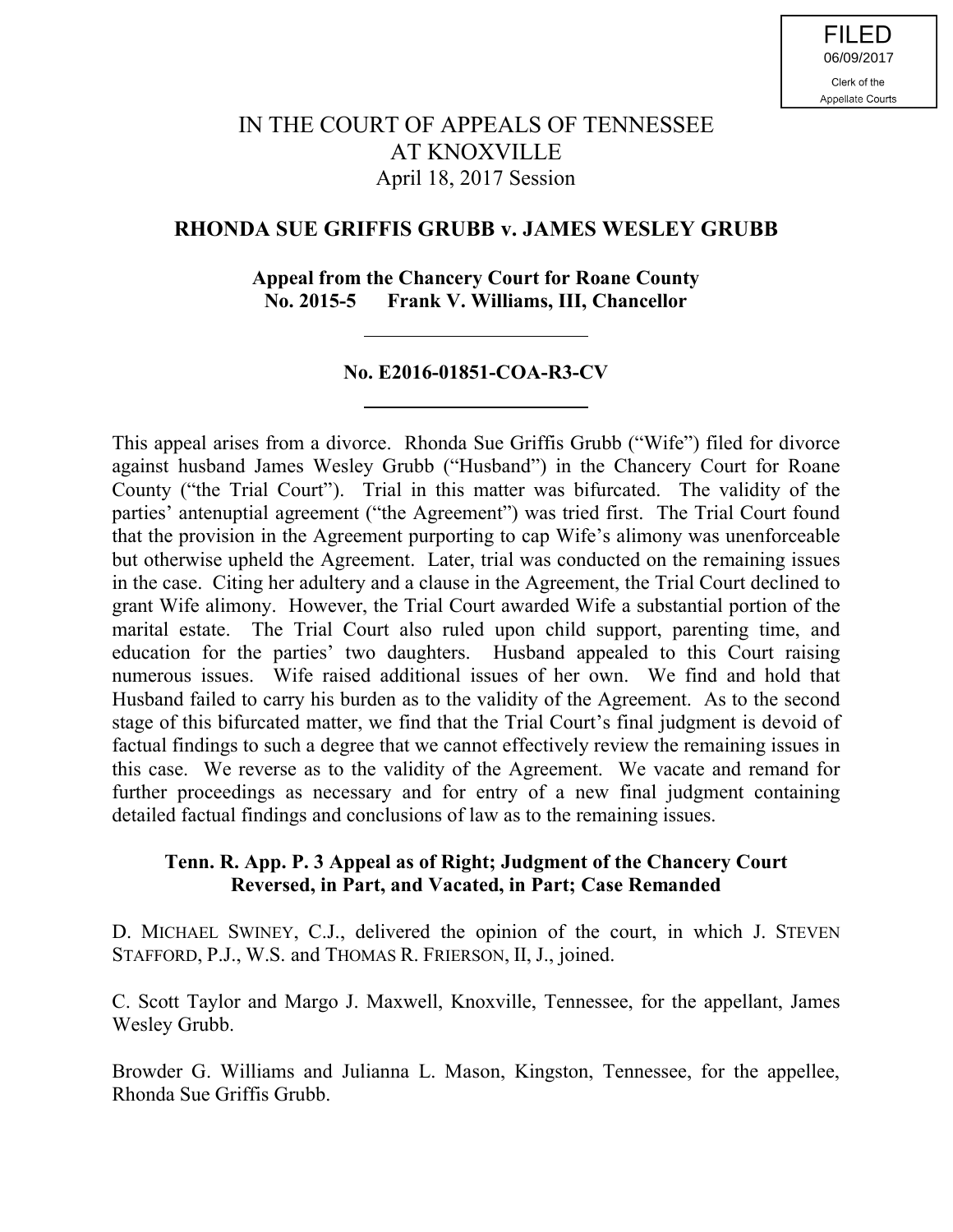#### **OPINION**

#### **Background**

Husband and Wife married in 2002. There was a significant gap in the parties' ages as well as their educational, employment, and business backgrounds. Wife was born in 1982. Husband is 22 years older than Wife. Wife earned her G.E.D. in 2000. Husband graduated from college in 1985. Husband worked in his rent-to-own business and sold furniture, electronics and appliances. Husband met Wife around 2000 when Husband took his clothes to the dry cleaners where Wife worked. Husband and Wife began a relationship. Wife soon thereafter moved in with Husband and stopped working at the dry cleaners. Husband provided for them both, and Wife soon became financially dependent on Husband. Husband proposed to Wife in 2001. Husband, who had been married once before, desired an antenuptial agreement with Wife.

In August 2002, Husband took Wife to his family lawyer to sign the Agreement. This was two days before the couple was to go on vacation and be married. The accounts of this meeting are in contention. Wife states that she did not fully understand what she was signing. Wife was informed that the Attorney, Chris Trew, was not her attorney and that she could get independent legal advice if she wished to do so, something she never did. Wife signed the Agreement, and the couple shortly thereafter left on their vacation as planned and got married.

The Agreement purported to safeguard Husband's business interests and contains the following relevant provisions:

WHEREAS, the parties desire that all property now owned by each of them, and any increase or appreciation in the value of such property, plus any additions derived with income therefrom or any replacement thereof, shall be free from any claim of the other that may arise by reason of their contemplated marriage.

\*\*\*

1. Property to be Separately Owned. After the solemnization of the marriage between the parties hereto, each of them shall separately retain individual ownership and all rights in and to his or her own real and/or personal properties, now owned, or hereafter acquired as a replacement of their presently owned separate property, and any increase or appreciation in the value of such separate property during the marriage, all of which is herein referred to as "separate property".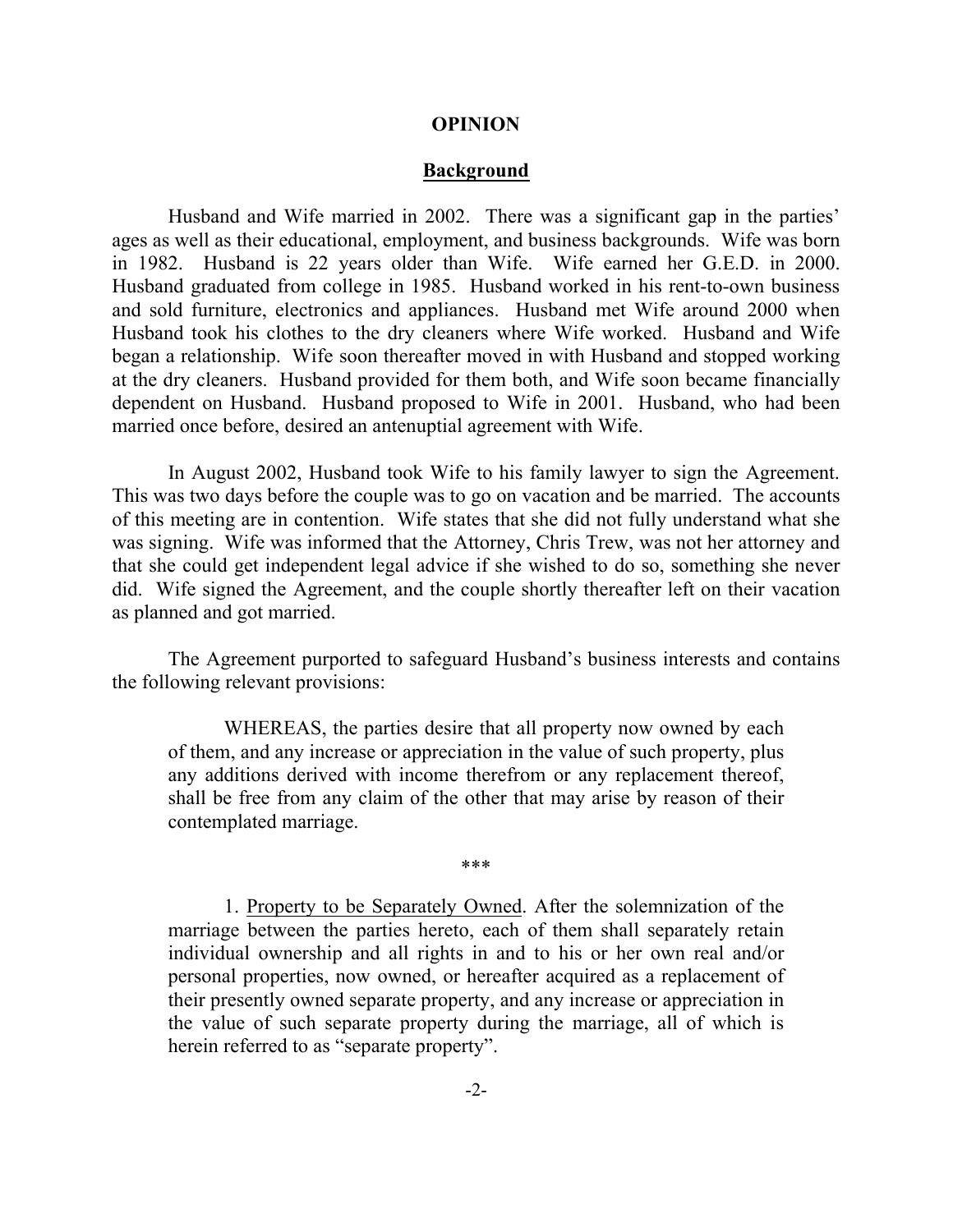The "separate property" presently owned by each of the parties is as set forth herein, to-wit:

a) The presently owned "separate property" of James Wesley Grubb consists of the assets described in Exhibit "A", attached hereto, which Exhibit "A" has been dated and signed by both parties; and

b) The presently owned "separate property" of Rhonda Sue Griffis consists of the assets described in Exhibit "B", attached hereto, which Exhibit "B" has been dated and signed by both parties.

\*\*\*

3. Waiver upon Dissolution of Marriage. In the event of the dissolution of the marriage by divorce, annulment or otherwise, or in the event of a separation of the parties pursuant to a judicial decree of separation or otherwise, except to the extent otherwise specifically provided for herein:

a) Neither party will make a claim arising out of or based upon their marriage or dissolution of their marriage to any part of the real and/or personal property and/or estate, or any increase in the value thereof, classified as the separate property herein, of the other party;

b) Each party hereby waives and relinquishes any claim such party may have arising from the marriage and/or from any such dissolution of the marriage against the real and/or personal property and/or estate, or any increase in the value thereof, classified as the separate property herein, of the other party;

c) All of the separate property, or any increase in the value of such separate property, of each party shall be retained by the party whose separate property it is, and shall not be deemed marital property under Tennessee law for any purpose.

d) Neither party will be responsible for any of the personal debts of the other party;

e) Neither party shall be entitled to claim or receive alimony of any nature or kind from the other party except as provided hereafter.

The rights waived hereby and the provisions hereof are intended to be effective under the laws of the State of Tennessee where the parties now reside and are intended to cover any such similar rights of a divorced spouse under the laws of any other state in which the parties may hereafter reside.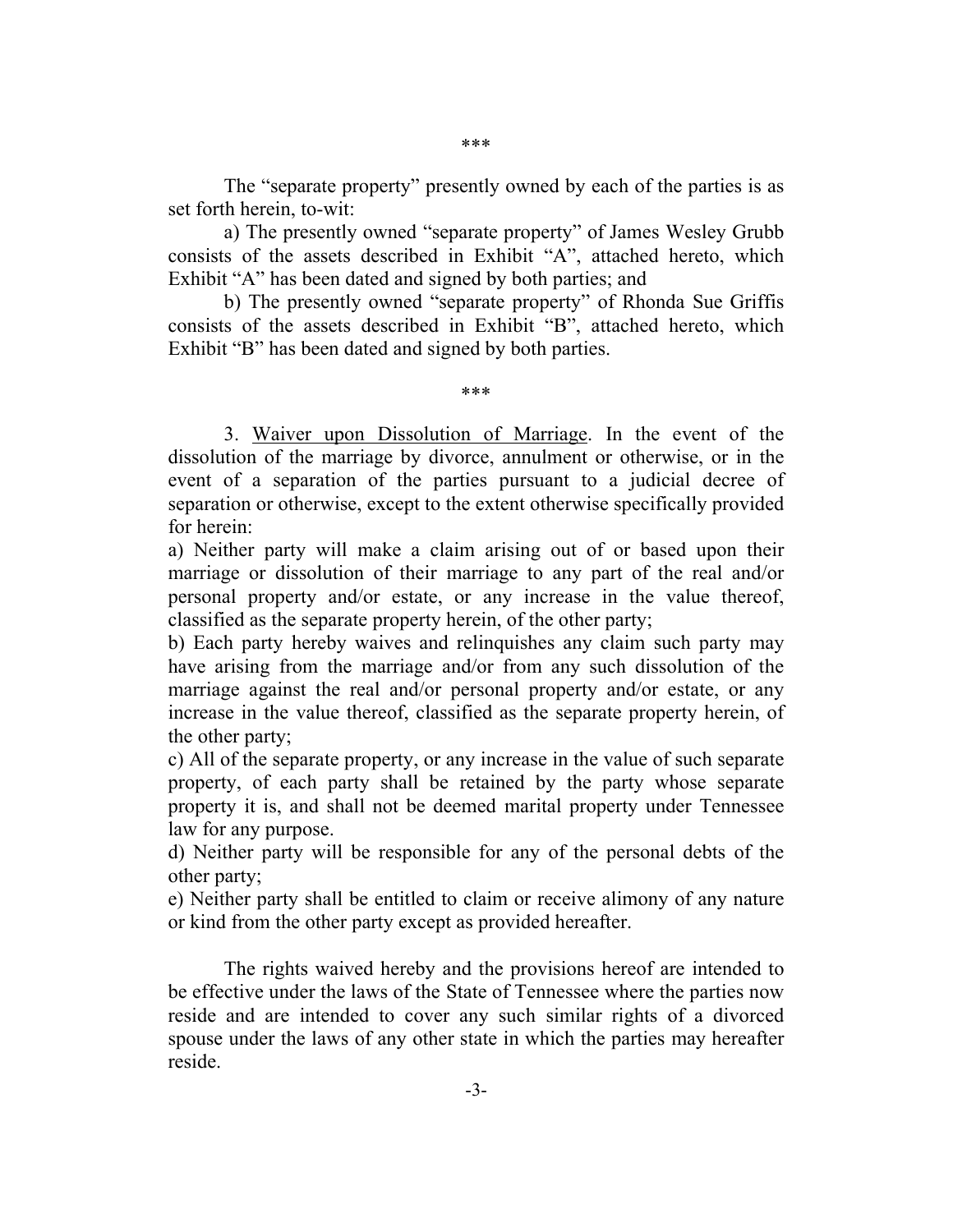In the event the parties have been married for greater than five (5) years prior to the filing of a Complaint for Divorce, James Wesley Grubb shall pay to Rhonda Sue Griffis the sum of One Hundred Thousand Dollars and 00/100 (\$100,000.00) as alimony in solido for her use in purchasing a residence. This sum is not subject to modification for any reason. This sum shall be due within ninety (90) days of the entry of any final Decree of Divorce and until payment thereof, Rhonda Sue Griffis, shall have the right to reside in the Kingston, Roane County, Tennessee, residence. Upon payment of this sum, she shall vacate the residence within sixty (60) days.

Husband and Wife had two children, both daughters, over the course of their marriage. Wife served as homemaker while Husband continued working in his business. The daughters attended private school. Over time, problems developed in the marriage. Wife would testify to arguments the couple had over the upbringing of their daughters and that Husband was very distant from Wife. Wife filed for divorce in January 2015.

Trial in this case was bifurcated. First, at an October 2015 hearing, the issue of the validity of the Agreement was tried. Husband, Wife, and Howard Chris Trew ("Trew"), the attorney who drafted the Agreement, all testified.

Trew had drafted antenuptial agreements throughout the course of his 30-plus year legal career. Trew had known and worked with Husband's family for some time. In July 2002, Trew sent Husband a form version of an antenuptial agreement for him to review. Husband's accountant faxed Trew Husband's financial statement. Trew then prepared a draft agreement before finalizing the Agreement. The Agreement was executed at Trew's office on August 26, 2002. Husband made the appointment. Trew never before had met Wife. Trew met with Wife one-on-one for at least 30 minutes to go over the Agreement. Trew acknowledged Wife's youth and took this into account in how he discussed the Agreement with her. Trew testified: "I knew there was a disparity in wealth, obviously, and rather than -- he may have thought when he first wanted this that what's mine is mine and that's it, but I told him that he needed to provide some things for her, such as housing, and provide her with some alimony, depending on the length of the marriage." Trew stated that he believed the Agreement was fair to Wife. Regarding whether Wife knew she could seek her own counsel, Trew testified: "I would have told her in this meeting that she had a right to seek legal counsel, yes, sir. And I certainly would have told her, and she knew that anyway, that I was representing [Husband]. Again, I had never met this young lady before that day." Trew, when asked about Wife's demeanor at the meeting, testified: "I am very comfortable in stating under oath today,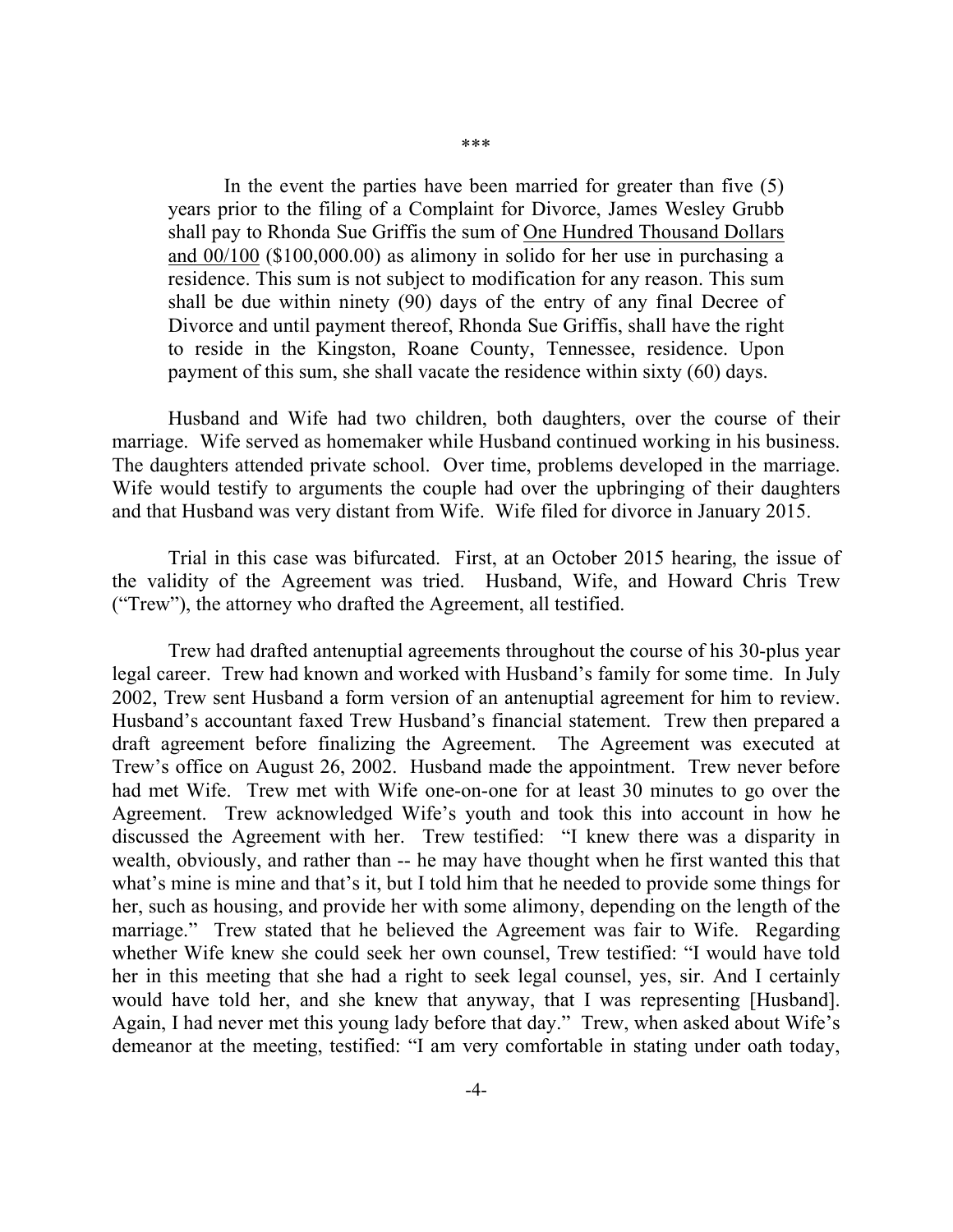that if that young lady was crying or emotional during my conference with her, I would have called [Husband] in to say, 'Look, I'm sorry, she's upset today. I don't know what has happened in the past, what's on her mind, but we're not signing this document today. She needs to go out and seek an attorney' . . . I would have never let this young lady sign this agreement if she was crying . . . ." Trew stated that he went over the worth of Husband's assets with Wife. On cross-examination, Trew stated: "My job was to prepare a document that protected his interests, but to also prepare a document that I thought would be enforceable." Trew could not recall whether he knew that Husband and Wife were leaving in two days for vacation to get married. Trew stated that he did not believe it would have been appropriate to tell Wife she could bargain with Husband over the Agreement, stating: "There's a fine line between trying to go over something with somebody and giving them advice, and you don't want to cross that line."

Husband, age 55, testified. Husband had graduated college with a degree in zoology in 1985. Husband stated: "After I graduated UT, I went into business in Rockwood with my brother, in the Rent To Own business." When Husband first met Wife at the dry cleaners, Husband was 40 and Wife was 18. In late 2001, Husband proposed to Wife. Husband testified that Wife knew and understood he wanted an antenuptial agreement. Husband paid for everything after Wife moved in with him. Husband stated that he had discussions with Wife during their engagement about an antenuptial agreement and possibly paying for her to get her own attorney to counsel her. Husband testified as follows:

Q. All right. And there's a reference, you're a man of a list -- you had a list you were trying to get done before you left town?

A. Yes. Yes, I did.

Q. And had you shared that list with your wife?

A. Yes.

Q. And on that list was going to Chris Trew's Office?

A. Yes.

Q. To execute the prenuptial agreement?

A. Yes.

Q. Now, at this time, even at this date here, you've now got the final rendition, you've got the appointment on August the 26th, had you had a conversation with her during those days we've got this agreement, of course, it says it in here, about her getting an attorney and her -- you paying for it?

A. Most definitely we had that conversation. I wanted her to feel comfortable and not to worry about the expense of it to go get her own attorney and her own counsel.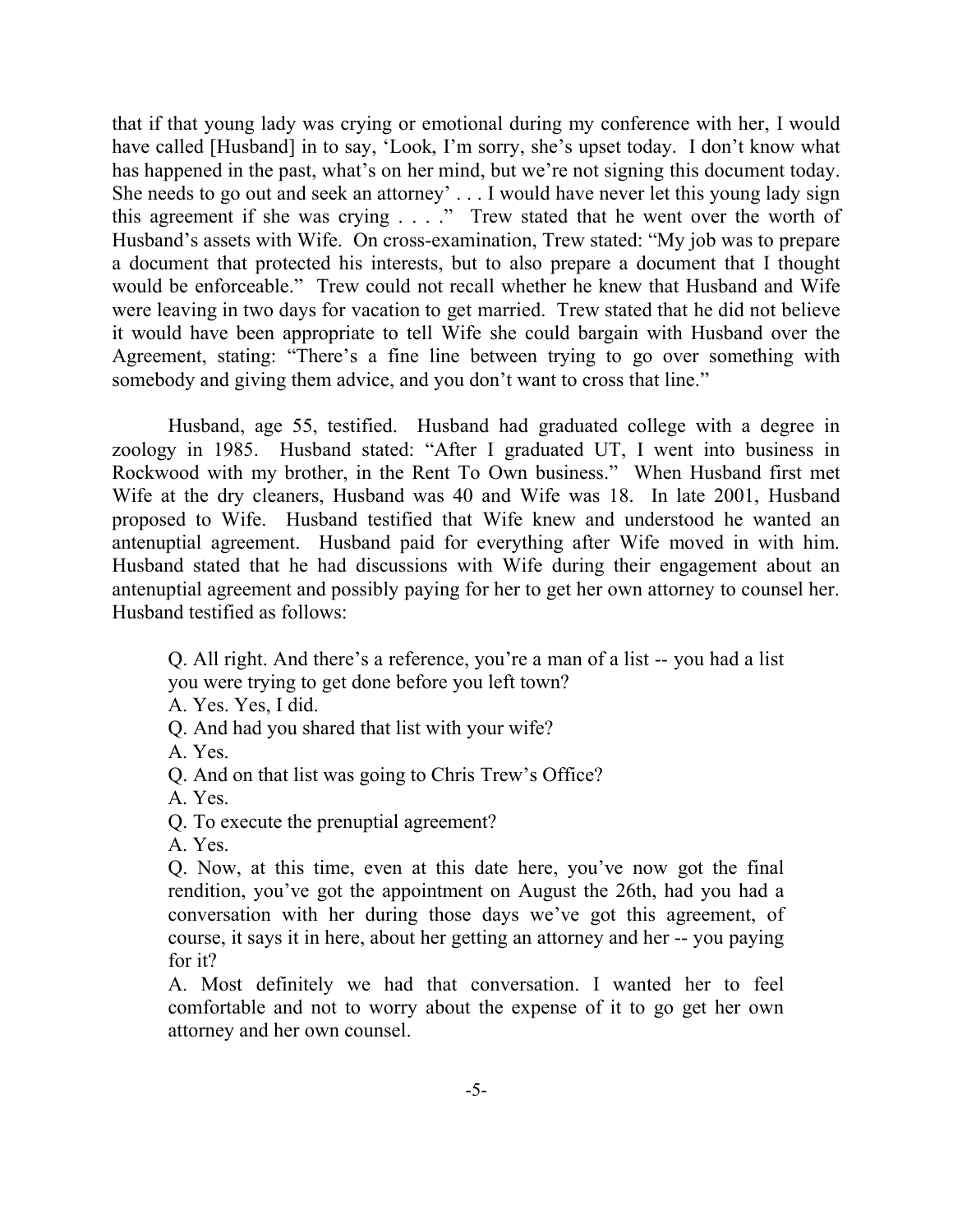Q. All right. And the day that you went to Chris' office, do you remember what time of day it was?

A. I would guess it was morning when we went to Chris' office.

Q. Did you all go together?

A. We did.

Q. And what was her demeanor going to the office?

A. I mean we were elated, we were excited to be getting married.

Q. Was she in any way emotional, crying, anything of that nature?

A. No.

Q. Was she complaining about having to go sign a prenuptial agreement?

A. No. No, sir.

Q. And what happened when you got to Chris Trew's office?

A. When we got to Chris Trew's office, Chris came out into the lobby where we were at, and I very briefly chit-chat, "How are you doing? Doing good." And he said, "Jim, if you will, just remain here, I want to talk to Rhonda alone." And then they exited and went to his, I assume his conference room, that's where they went, was to his conference room.

Q. And how long did he meet with her in his conference room?

A. I would say, and I remember this because I expressed it to Rhonda, you know, we were -- "You know, you guys were there -- back in there 45 minutes or an hour." It was a long wait sitting out there. I didn't expect that to be that long. But I sat out in his lobby by myself and I remember tapping my feet and -- it took a long time.

Q. And when you say you asked Rhonda "what happened back there, what took so long," what was her remark?

A. Well, when we left, she made the comment to me that Chris had said to her that, "Why are you signing this? Are you going to sign this because you know it's not going to last, you know your marriage isn't going to last?" And I think Chris said that jokingly. She said they went over the agreement, the prenuptial agreement.

Q. And, again, by this time, was she in tears or upset or --

A. No, no, no, we were elated, we were getting married.

Q. Ever any objection from her about signing this prenuptial agreement?

A. I'm sorry?

Q. Was there ever any objection by her --

A. No.

Q. -- to signing this prenuptial agreement?

A. No.

Q. And in terms of the rest of the day, do you recall what you all did?

A. We -- I don't really recall. I mean, obviously, we were getting things off our list, we were getting ready to go to Vancouver.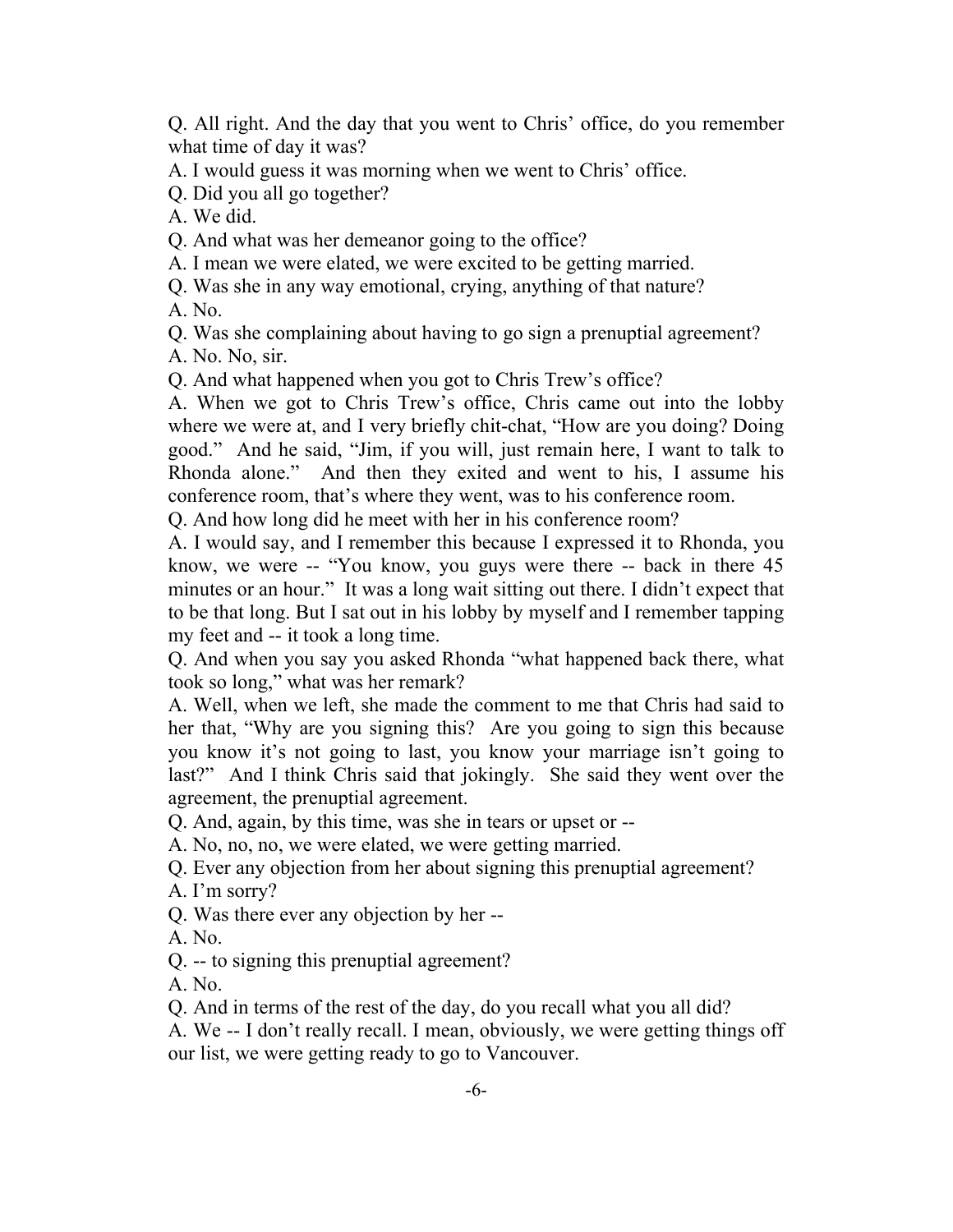Q. And then that was the 26th, and then you actually flew out on the 28th, correct?

A. I believe that to be true, yes.

- Q. And you all flew to Vancouver, got married on the 30th of August?
- A. That's correct.
- Q. And then went on a seven-day cruise?
- A. That's correct.

On cross-examination, Husband continued his testimony:

Q. You agree, of course, that you were 22 years older than your wife, correct?

A. Yes.

Q. She was 20 years old and had just turned 20 a month before when you signed or when you all signed this agreement, correct?

A. Yes.

Q. Okay. You had been in business since 1985, correct?

A. I worked for my brother at that time. Shortly after that, I went into business, in my view. I went into business shortly after that.

Q. Okay. And you had developed several businesses that are described, and you told us how many stores and all that stuff, that were owned by you at the time of your marriage, correct?

A. Yes, me and my team, not necessarily me, but me and my team, yes.

Q. All right. And your wife, as you mentioned before, was working at a dry cleaners at the time you met her, correct?

A. Yes.

Q. And shortly after you all moved in together, she ceased to work at the dry cleaners, correct?

A. We didn't move in together. She moved in with me, and the follow up on that was what now?

Q. She was working at a dry cleaners and she quit that shortly after she moved in with you?

A. Shortly, yes.

Q. Okay. You have a college degree and you know your wife has a G.E.D. degree, correct?

A. Yes.

Q. This was your second marriage and she had never been married before? A. Yes.

Q. You claim that you offered to pay for an attorney for her, is that not right?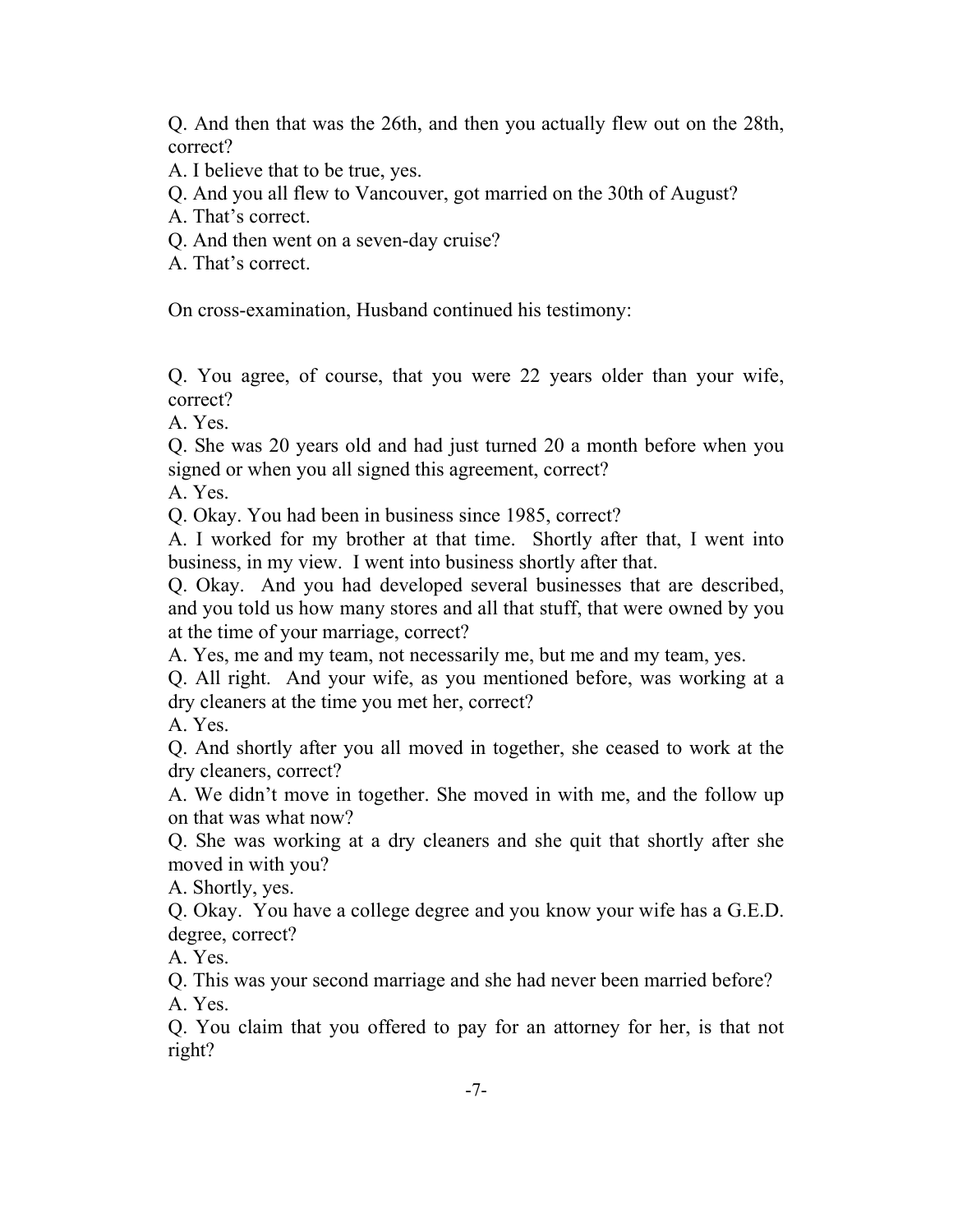A. Yes.

Q. You have no proof of that other than your statement; is that not fair?

A. That would be accurate, yes.

Q. You know, regardless of whether you offered, she had no independent legal advice when she entered into that agreement?

A. Yes, she declined.

Q. Okay. And Mr. Trew, when he testified, he was your family attorney and represented you and other family members, correct?

A. Yes.

Q. Mr. Trew's job in this matter was to protect your interests only, is that correct?

A. No, I would say his job was to educate me on the prenuptial agreement and for him and I to work together to form one.

Q. For your benefit, correct?

A. Of course, but for the fairness of it, too, as he alluded to.

Q. And you didn't show her this first draft that had more generous terms in it, did you?

A. I don't -- I don't know that I ever had that one. I don't believe I ever had that one. I believe that was a phone call when he and I were discussing what figures to put in it.

Q. Well, whether you had it or not, you know she never saw it, is that not correct?

A. Yeah, she never saw it.

Wife testified. Wife stated that Husband had broached the topic of an antenuptial agreement in the spring of 2002. Wife stated: "He said he needed to protect his brother or his brother wanted him to protect the business, something like that." Wife disputed much of Husband's testimony as to the circumstances leading up to the signing of the Agreement. There is some confusion in the testimony as to when exactly Wife first saw the final draft of the Agreement, but it was around two or three days before meeting Trew on August 26, 2002. Wife testified as follows:

Q. Your husband testified that he had told you that you should get your own attorney and that he would pay for it. Did you ever have any conversation like that with him?

A. No.

Q. Did he at any time offer to provide you with an attorney or make recommendations for an attorney for you or anything of that name?

A. No, we never talked about attorneys.

Q. Okay. When was the first thing you ever heard anything about you getting your own attorney, Ms. Grubb?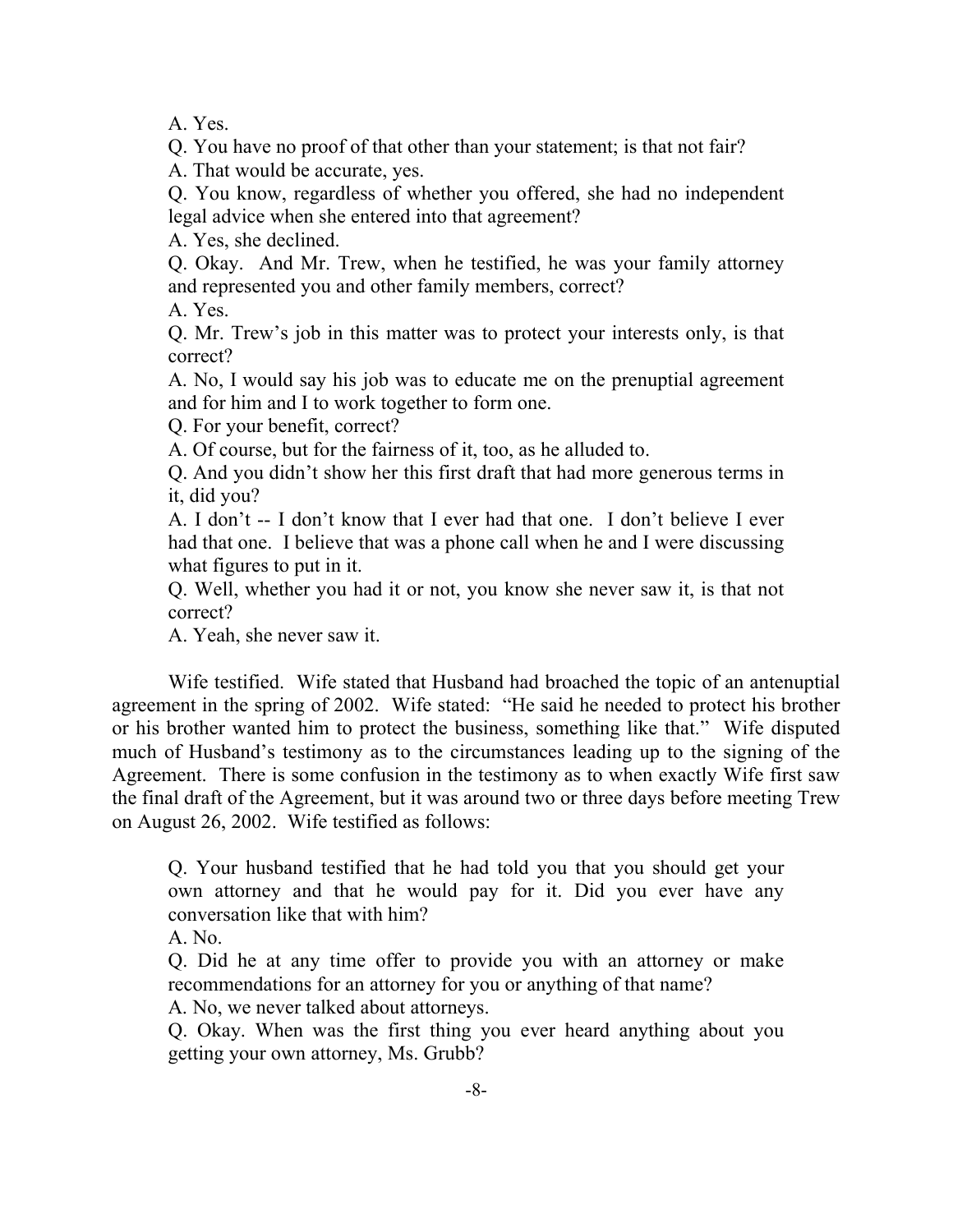A. I believe it was when Chris was skimming through everything, he said, "Understand, I'm not your attorney, you can get your own attorney," and that was August --

Q. Was this on August 26th?

A. -- 26th.

Q. Of 2002?

A. Yes.

Q. And Chris, of course, is Mr. Trew, the attorney, Mr. Grubb's attorney? A. Yes.

Q. Okay. Did you have anyone else that you talked to about this antenuptial agreement, other than Mr. Trew on August 26 and your husband on whatever day it was that you all talked in July or thereafter?

A. No.

Q. Why didn't you talk to your family members or anybody like that about it?

A. Well, I didn't have much time, but I -- I was -- I never talked -- my mom is the only person I really talked to and I didn't talk to her about much to do with him. It was -- I didn't want her to think badly of him, and that's later with other things throughout the marriage. But with that, when I realized what he was doing, I just -- I thought it was a little embarrassing.

Q. All right. So did you get any independent advice from any source before you signed the agreement?

A. No, I didn't.

Q. When did you find out -- when your husband had talked about the prenup and the ante-nuptial agreement, did you feel he was going to do one or did you know or what -- how did you feel about that, or what did you know about that?

A. I wasn't -- I didn't really believe he would go through with it. I thought -- I thought it was just something else he said. Because he also had planned to sell the house and buy property in Kingston and live in a doublewide, and he thought I'd have a problem with that. I said okay. Then he never - he never did that. He always said things and it would never be brought up again.

\*\*\*

Q. All right. Had you ever been to an attorney's office before?

A. No.

Q. Had you ever signed a legal document before?

A. No.

Q. And I'm talking about before August 26, 2002.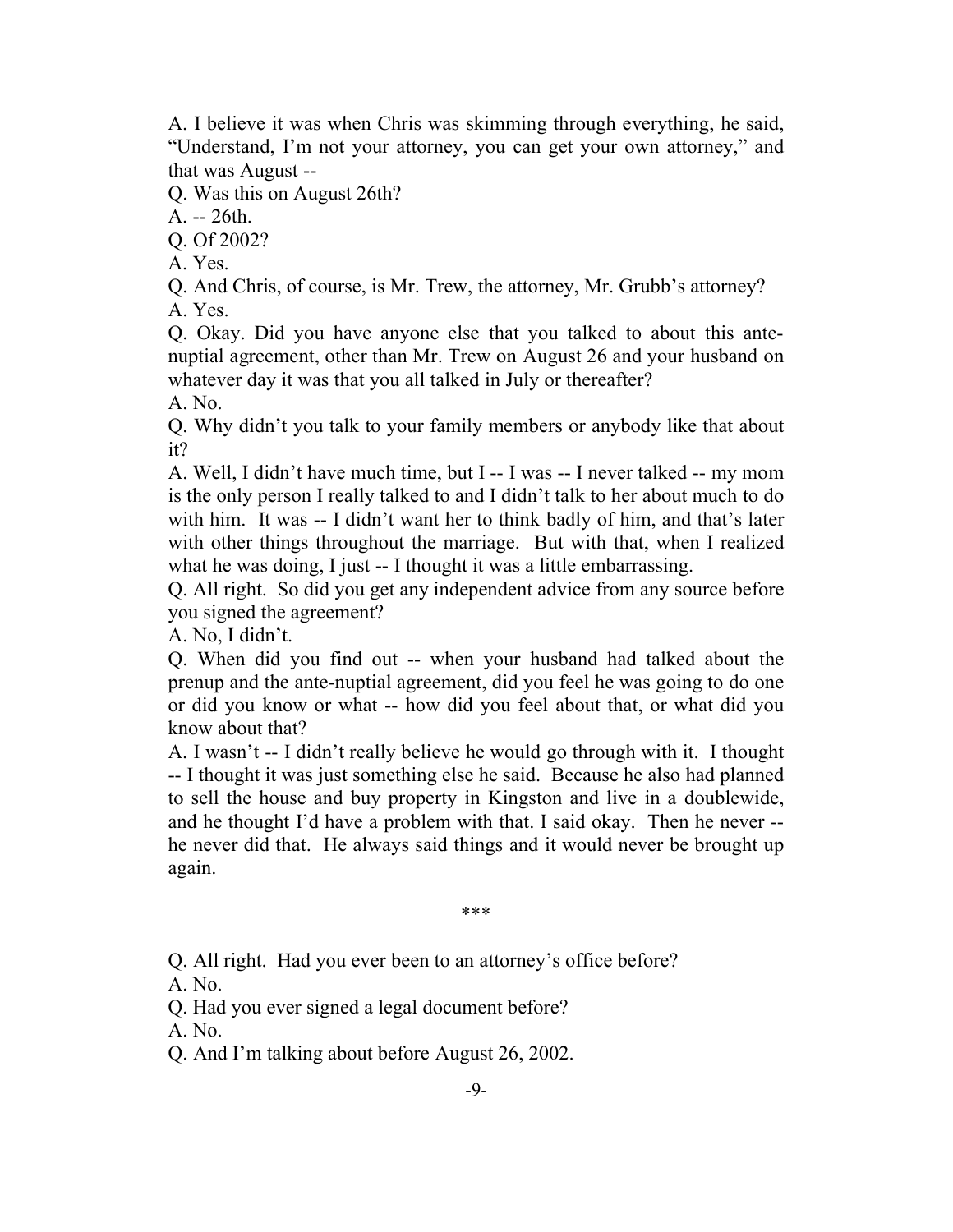A. No.

Q. How did -- do you remember how you learned about the fact that he was going on that day to see Mr. Trew, on August 26?

A. He was going over his list and he told me we had to go by and sign it.

Q. How were you feeling when you went to Mr. Trew's office that day?

A. I remember that very clearly. I had extreme anxiety. I was nervous. I was upset the entire ride there and Jim told me everybody gets upset, it's being around attorneys, it will be okay. And he knew I was upset. I wasn't as upset in front of Chris. I'm sure he could tell I was nervous and upset, but I tried to not cry in front of him.

\*\*\*

Q. When you met with Mr. Trew, can you recall whether or not you asked him any type of questions about what anything meant or what your options were or anything of that nature?

A. No, I don't believe so. That whole thing went very fast. I -- I thought we were -- it was rushed, I don't know if it was a last minute appointment. I don't know why, I just know we were in and out. I think it was under 45 minutes the -- the whole time.

On cross-examination, Wife testified as follows:

Q. In any event, in the spring of '02, he did bring [an antenuptial agreement] up, that's what you're telling us, correct?

A. Yes.

Q. That's the first time he brought up the term "prenup"?

A. Yes.

Q. Correct? And, basically, he said he wanted to protect his assets, his businesses, you knew he was in business with his brother, didn't you?

A. Yes.

Q. And you didn't have any objections to that, did you?

A. No.

\*\*\*

Q. And in terms of your visit with Mr. Trew on August the 26th, you told us that you were with Mr. Trew maybe an hour, not less than 45 minutes, correct?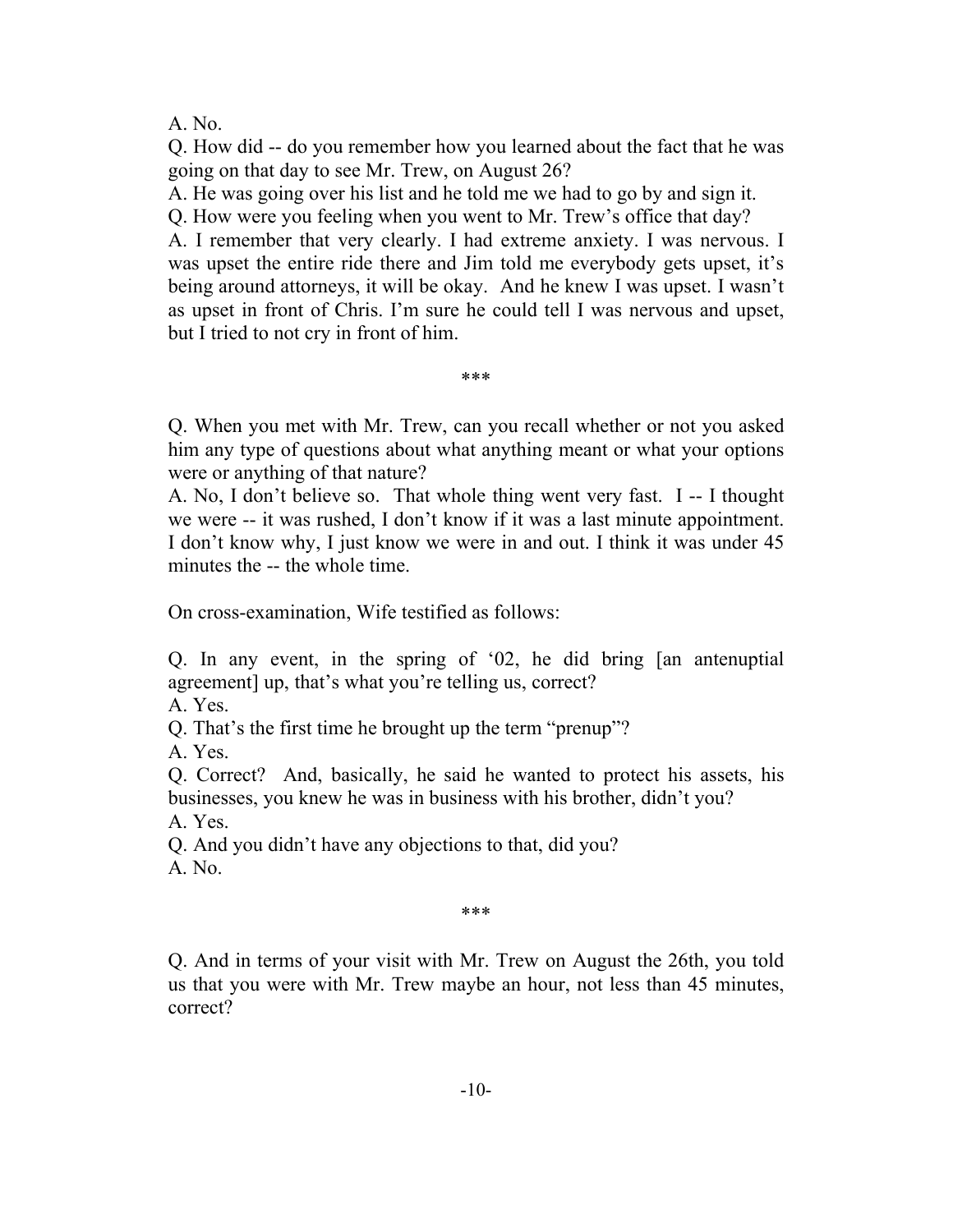A. Correct. I said we were at the office no more -- I said an hour -- I know I told him, my attorney, that an hour would be generous on the amount of time we were there.

Q. And you told us that Jim left the room?

A. Yes.

Q. And then it was you and Mr. Trew to go over the ante-nuptial agreement, correct?

A. Right.

Q. And that he went over the ante-nuptial agreement with you, did he not?

A. Yes, he skimmed through it.

Q. And you said you cried while he was doing that, didn't you?

A. I did tear up. I was trying to not cry, just like I told you in depositions. You asked me and I said no, I was not hysterical, I was trying -- I did not want him to see me cry. That's -- I was trying to not cry. I was trying to get myself together before we even went in the office.

At a subsequent December 2015 hearing, the Trial Court ruled that provisions in the Agreement purporting to cap Wife's alimony were unenforceable. Otherwise, the Trial Court found the Agreement had been entered into by Wife knowingly, voluntarily, and without duress or undue influence. In its January 2016 order, the Trial Court stated, as pertinent:

1. The Ante-Nuptial Agreement was entered into by Plaintiff knowingly, voluntarily, without duress or undue influence and Defendant's assets totaling approximately \$5,000,000 and his income approaching \$500,000 at the time of the execution of the Agreement were sufficiently disclosed to Plaintiff at the time that she executed the Agreement.

2. However, the provisions of the Ante-Nuptial Agreement that attempt to cap what Plaintiff is to receive as alimony are unreasonable, invalid, and shall not be enforced. Instead, this matter shall be set for hearing to determine what amount of alimony Plaintiff should receive, which could be more or less than what is set out in the Ante-Nuptial Agreement depending on the facts presented to the Court.

3. The Court also finds that the provision in the Ante-Nuptial Agreement that limits Plaintiff's alimony in solido is likewise invalid. If that provision was simply an attempt by Defendant to buy Plaintiff out of her share in the house then that provision shall be enforceable.

4. In summary, the Ante-Nuptial Agreement entered into and executed by the parties on August 25, 2002, shall be, and hereby is, valid and enforceable except as to those provisions regarding alimony as set forth herein.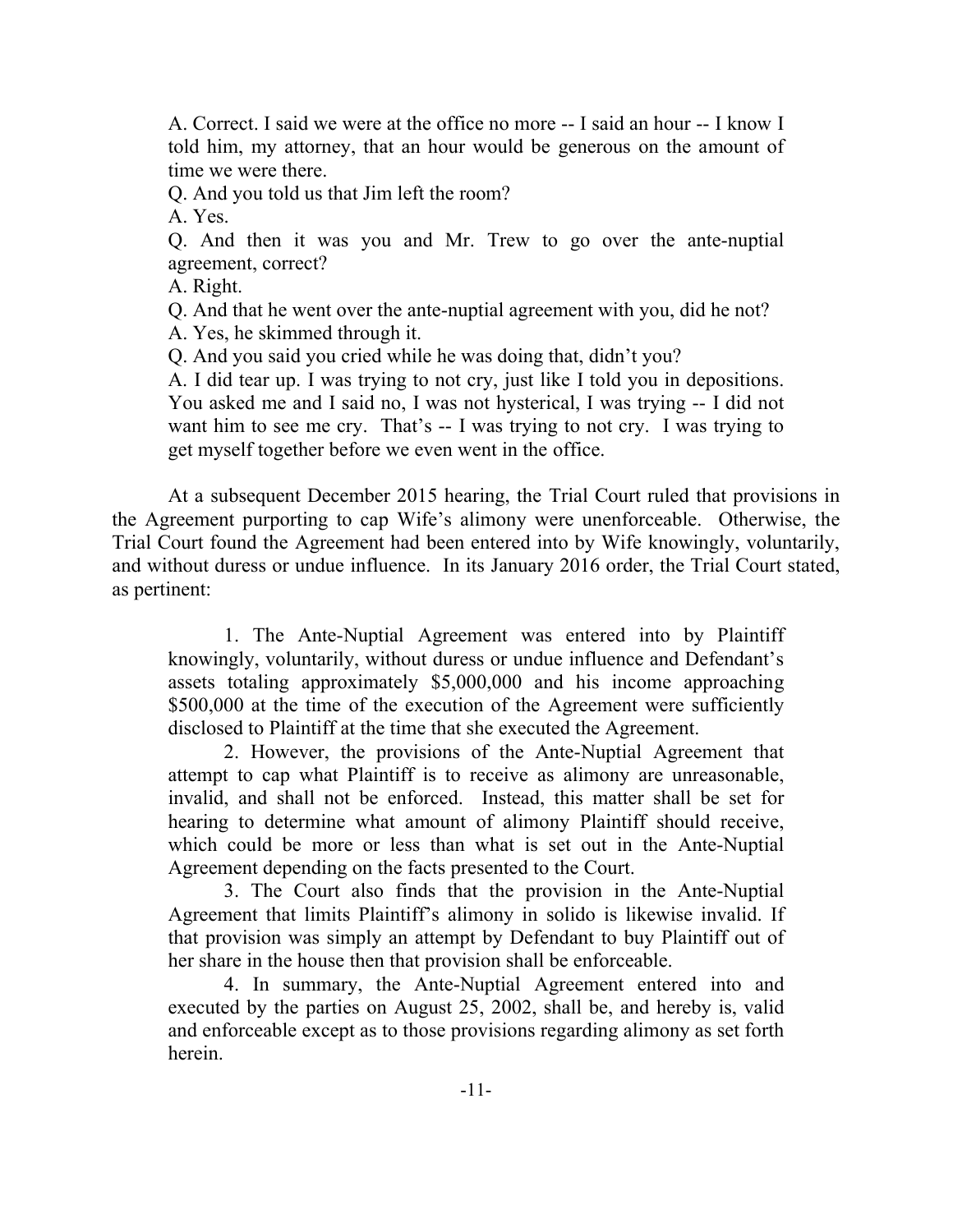In the Trial Court's incorporated oral ruling, the Trial Court stated:

THE COURT: Well, this is certainly not an easy call to make. Let me say that with regard to almost every issue involved in the terms of this agreement, which is contained in Exhibit No. 1, that I find that the agreement was entered into by the wife knowingly, voluntarily, without duress or undue influence, that she did not have independent advice but that she had some legal advice from Mr. Trew who offered her the opportunity to seek, as I recall, counsel if she wanted it. And I also do not believe that Mr. Trew would have allowed her to sign this agreement, Exhibit No. 1, in the event that she was crying or demonstrating some other evidence of her reluctance to sign the agreement or her unwillingness to sign the agreement, except for some pressure or some force that was being applied to her by Mr. Grubb. I don't -- if she felt pressured, and I think I recall Ms. Grubb saying that she might have been trying to hide her tears, maybe I heard that wrong, maybe I remember that incorrectly, but I seem to remember something to that effect. But in any event, had she been crying, Mr. Trew would not, in my opinion, and it would be my finding, would not have allowed her to complete the execution of the agreement, Exhibit No. 1, and that she knew at the time that she signed the agreement, Exhibit No. 1, that her husband to be, Mr. Grubb, had assets totaling approximately five million dollars.

It was also testified to that his income the year that he signed that agreement was approaching five hundred thousand dollars, as I recall, and that he was in the process of establishing multiple new stores, Rent To Own, which he was doing with the help of what he referred to as his team, which I assume was a business venture not just for the store in Rockwood, but for all of these new stores as well, although I'm not sure about that. I mean it could have been just Mr. Grubb alone that was establishing these new stores. I never heard anything said about his brother being part of the team on the new stores that were being created.

So in respect to all of the provisions of this agreement that relate to the property and income of Mr. Grubb, as of the date of the execution of the agreement, I find that all of that was sufficiently disclosed and that the wife on that date, which was August 26th of 2002, entered into it knowing the contents of Exhibit A to the agreement, and also because they had been living together knew something of his annual income from the business. She knew that she was marrying a wealthy man.

I guess the problem that I'm having with Exhibit No. 1 is that it not only deals with the assets and earnings of Mr. Grubb as of the date of the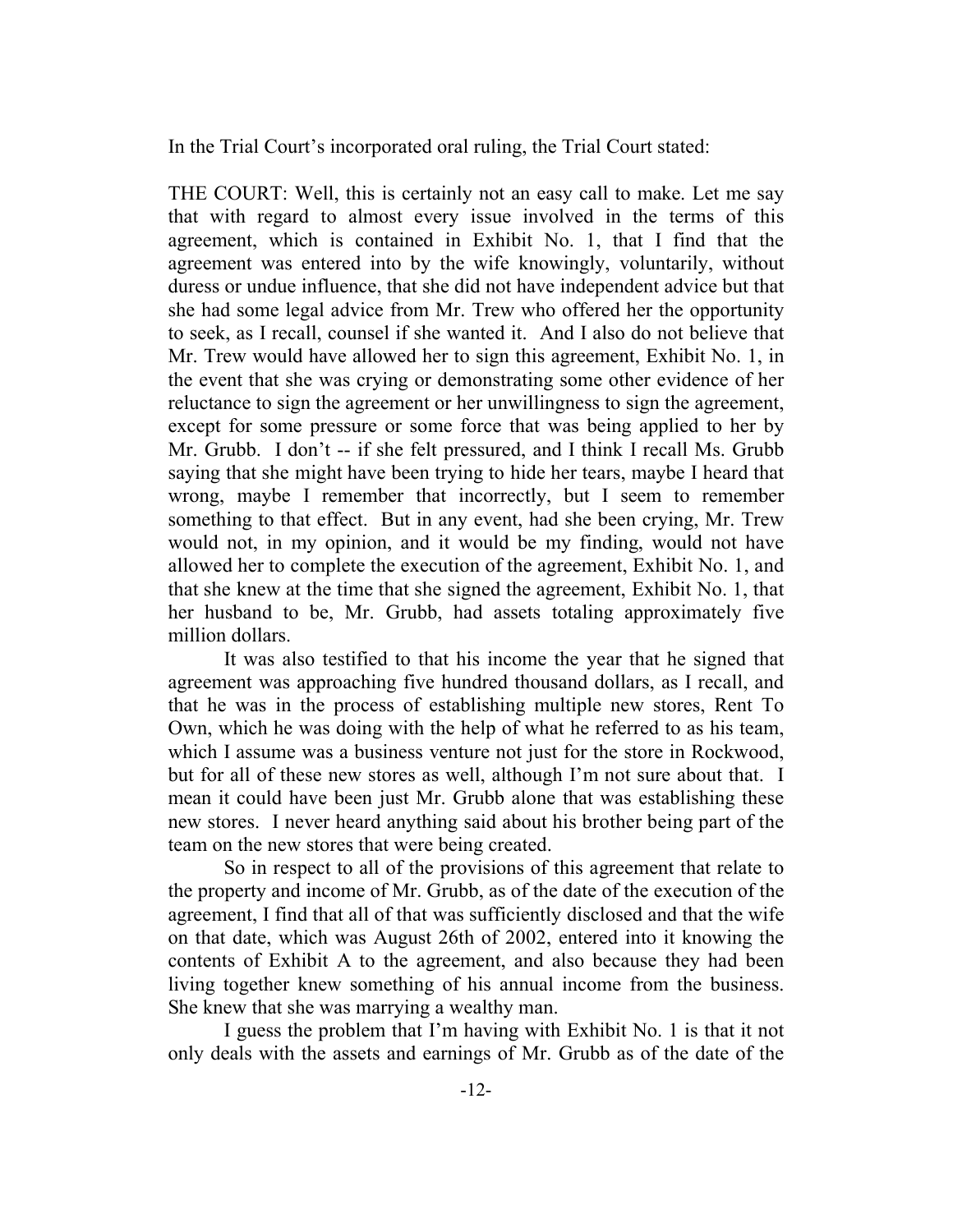execution of the agreement, but contains provisions that would control all of the rights and responsibilities of the parties for all of the future of the marriage, including, as would be the case here, all future income and acquisition of wealth by the husband which I've been sitting up here looking, most of that is contained on pages four and five of the agreement under -- down at the bottom of page four, paragraph A, or subparagraph A, and then going over to page five, the second paragraph, where it says, in the event the parties have been married for greater than five years prior to the filing of a complaint for divorce, James Wesley Grubb shall pay to Rhonda Sue Griffis the sum of one hundred thousand dollars as alimony in solido for her use in purchasing a residence. This sum is not subject to modification for any reason. This sum shall be due within ninety days of the entry of a final decree of divorce, and until payment thereof, Rhonda Sue Griffis shall have the right to reside in the Kingston, Roane County, Tennessee residence. Upon payment of this sum she shall vacate the residence within sixty days. And then down at the bottom of page five, paragraph five, it says, in the event that the parties have been married greater than ten years, Rhonda Sue Griffis shall not be entitled to permanent alimony, but the Court may determine the amount of temporary rehabilitative alimony based upon the circumstances of the parties with the amount not to exceed two thousand dollars per month, and the duration not to exceed forty-eight months or four years. So that's two thousand dollars a month for four years. And it's to be determined upon the circumstances of the parties with a cap placed on it of two thousand dollars, which attempts to cap her right to alimony without regard to the accumulation of wealth or annual income of her husband, and that's where I think that the provisions of Exhibit No. 1 fall way short.

Indeed, as I recall, and I've been sort of thumbing back through it here, the initial draft agreement prepared by Mr. Trew appears in some respects to have been more liberal on some of these things. And I can only conclude that they were changed to the amounts and durations contained in Exhibit No. 1 at the direction of Mr. Trew's client, Mr. Grubb. And here's a man that was, back in 2002, making five hundred thousand dollars a year, whose personal efforts and his team's efforts, as I recall, were in the process of establishing twenty new Rent To Own businesses in Tennessee and adjoining states. And I don't think personally, and all of that, of course, her right to future alimony would be -- then we'd have to have a hearing on that to see if she's going to be entitled to less than two thousand dollars.

Basically, I think that that attempt to cap that amount based upon facts that were not known at the date of the execution of the agreement but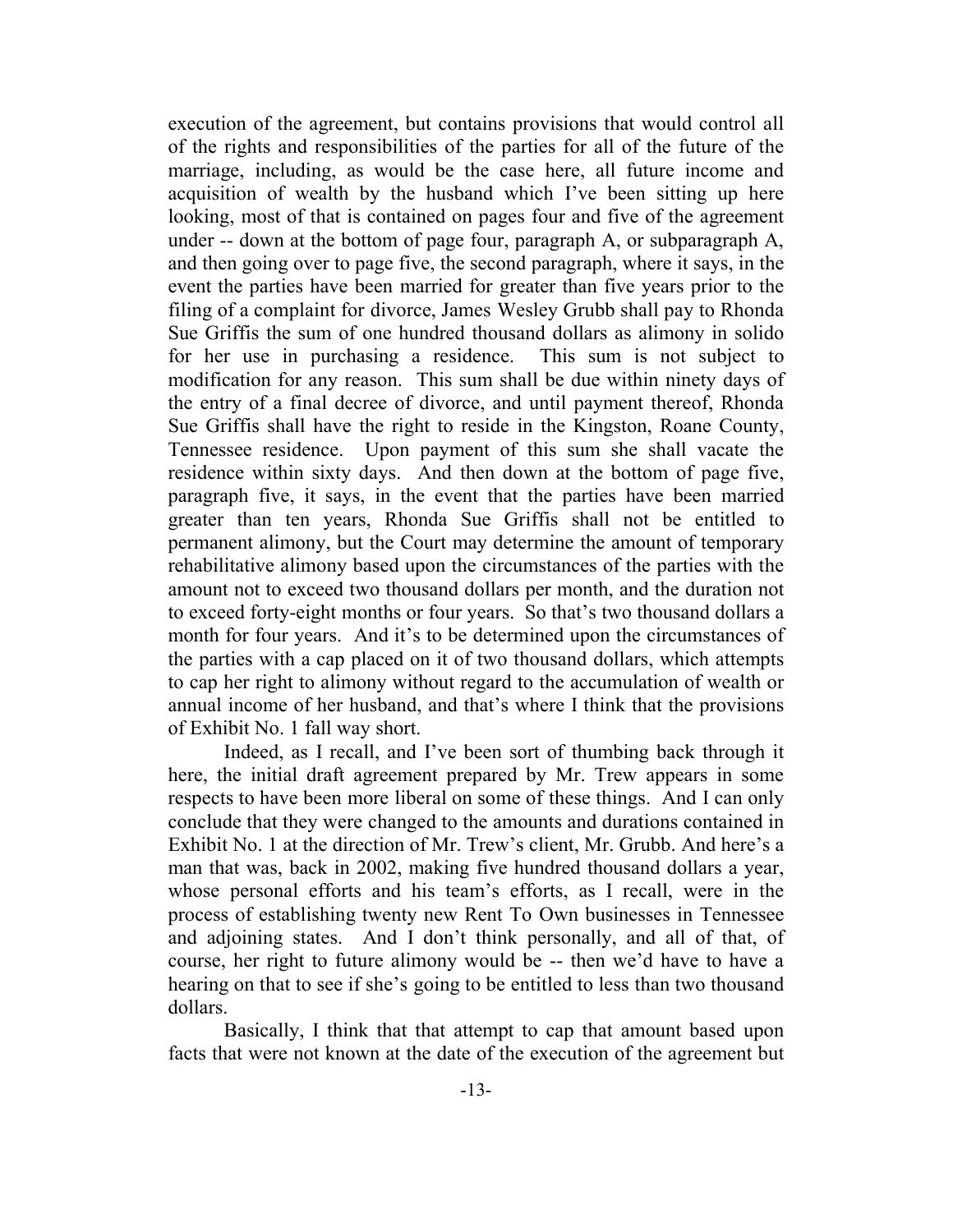which could only be determined by the subsequent events and life circumstances of the parties, that that is unreasonable and should not be enforced. And that it seems to me that that is an open issue, in whereas I don't have any problems with the differences in the age or wealth or educational circumstances of the parties to try and cut off the wife after thirteen years of marriage and two children, for what is it, twenty-five hundred dollars a month for forty-eight months, and a hundred thousand dollars to go out and buy a house is patently unreasonable for somebody who has the ability to work and earn -- accumulate wealth and earn money in the way and manner that Mr. Grubb can.

There is a disparity between the husband and wife that is so great and that is being attempted to be -- he has attempted to shield himself from that in spite of her contribution to the home and the parties children. And I say this without making any assumptions at all about whether or not she was easy to get along with or compliant or helpful or things like that. It's just that I think that this is an open issue and that I should not allow that provision of the agreement to close the Court's ability to inquire into those matters and to set something that is fair based upon the facts and circumstances after the date of their marriage and after the date of the signing of the agreement, Exhibit No. 1.

And so I'm not going to be bound by that. I'm going to make that an open issue. I want to hear the case, the facts from and after the signing of the agreement for the purpose of determining what, if any, amounts of money she might be entitled to for less than forty-eight months or more than forty-eight months, and regardless of the attempt to cap that amount of money at twenty-five hundred dollars a month for a limited time.

\*\*\*

So that's the way I see it, gentlemen, and I think Mr. Trew did as good a job as anybody could do. It looks like a thorough job by Mr. Trew. And I believe him when he says that he attempted to be fair and wanted to be fair with Ms. Grubb. So I don't really basically have any problems with the agreement except for the future, what happened after that, the accumulation of wealth. The ability for the husband to provide for a wife that's got no real ability to accumulate wealth or produce it the way the husband has.

\*\*\*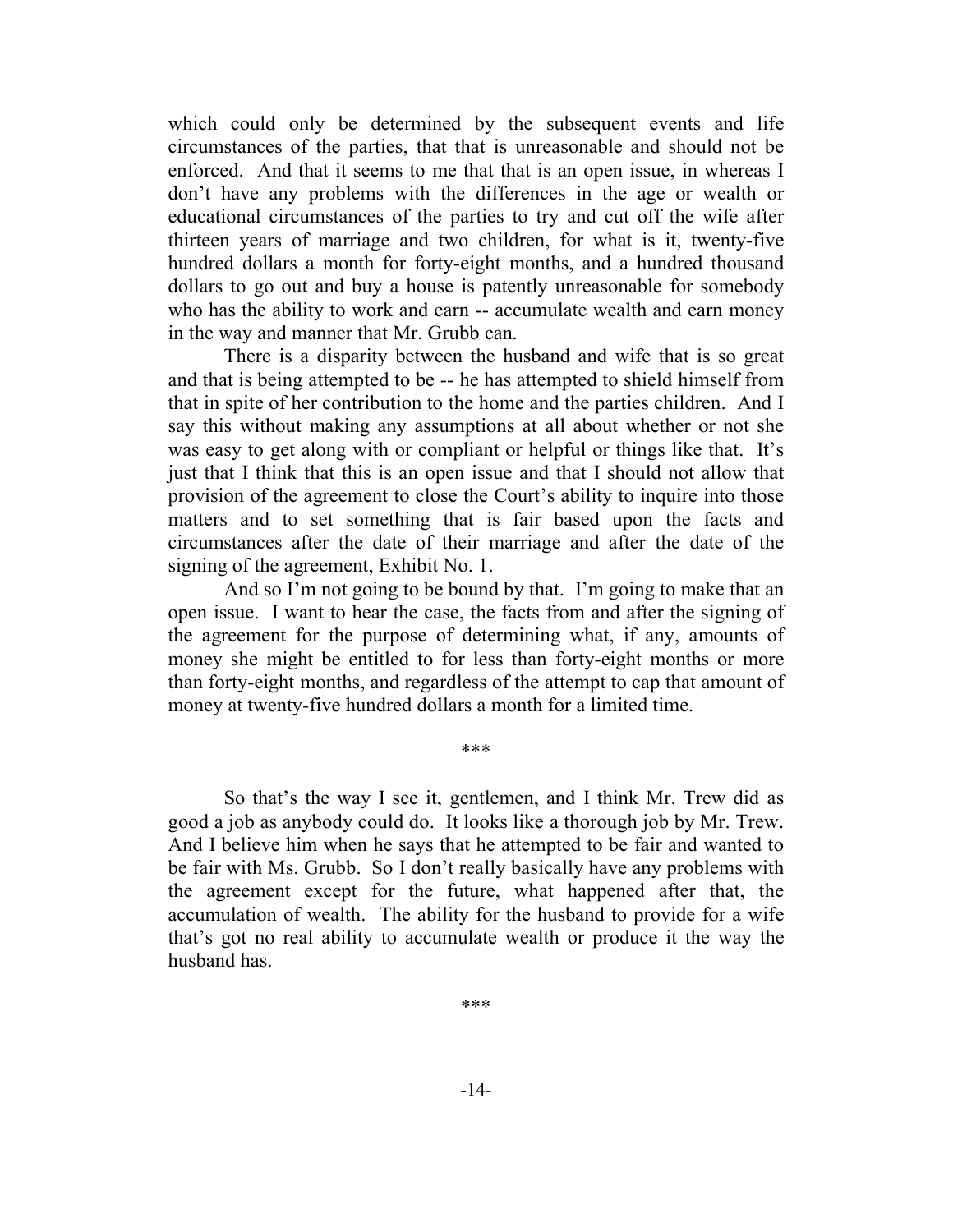MR. STAIR: What I'm understanding is that the Court's holding is the agreement is valid except as to the alimony. THE COURT: Right, I am.

In May 2016, Husband filed a motion for summary judgment on certain issues, arguing that (1) that Wife's adultery precluded alimony, (2) that Wife was not entitled to alimony because she would not be rendered a public charge, and (3) that Wife was not entitled to any portion of Husband's increases in income from his alleged separate property. This motion was heard in July 2016. In its August 2016 order denying in part and granting in part summary judgment, the Trial Court stated: "Defendant's Motion for Summary Judgment shall be, and the same hereby is, denied, except that Defendant's Motion shall be, and hereby is, granted in so far as Plaintiff shall not be entitled to any alimony." In its incorporated oral ruling, the Trial Court stated:

THE COURT: Gentleman, it would be my opinion that earned income, and that would be of the sort reported annually on an income tax return and reported on a W-2 form from the husband's various businesses, would not be -- not -- would not come within the definition of separate property or the appreciation in value of separate property but is earned income, and as such could be used to acquire other property or to simply go into some sort of financial account somewhere, and so in that respect, I disagree with the husband and deny the husband's motion for summary judgment as he has argued here today, and to the extent that we have earned income that has accumulated, then that is something that is different from the appreciation in value of separate property that the parties had at the time of the divorce, or marriage rather, and is -- is something that has to be resolved as part of this proceeding. The alimony, I'd want to see, I guess, I'm sure an order was put down.

MR. STAIR: In terms of our motion for summary judgment regarding the alimony, the adultery provision in the agreement.

\*\*\*

THE COURT: Well, I think that's valid. I think that's valid. If -- if there's an admission, if that -- if that was stated as one of the undisputed material facts in the case and that was admitted, then I think that's a valid provision, and so it then comes down to just an issue of was there earned income and what is left of that, and -- and I started to say a minute ago, perhaps I didn't, that an equitable division of any assets such as that, such as what we're talking about, does not require an equal division, but only an equitable division, and so I'll hear proof on that.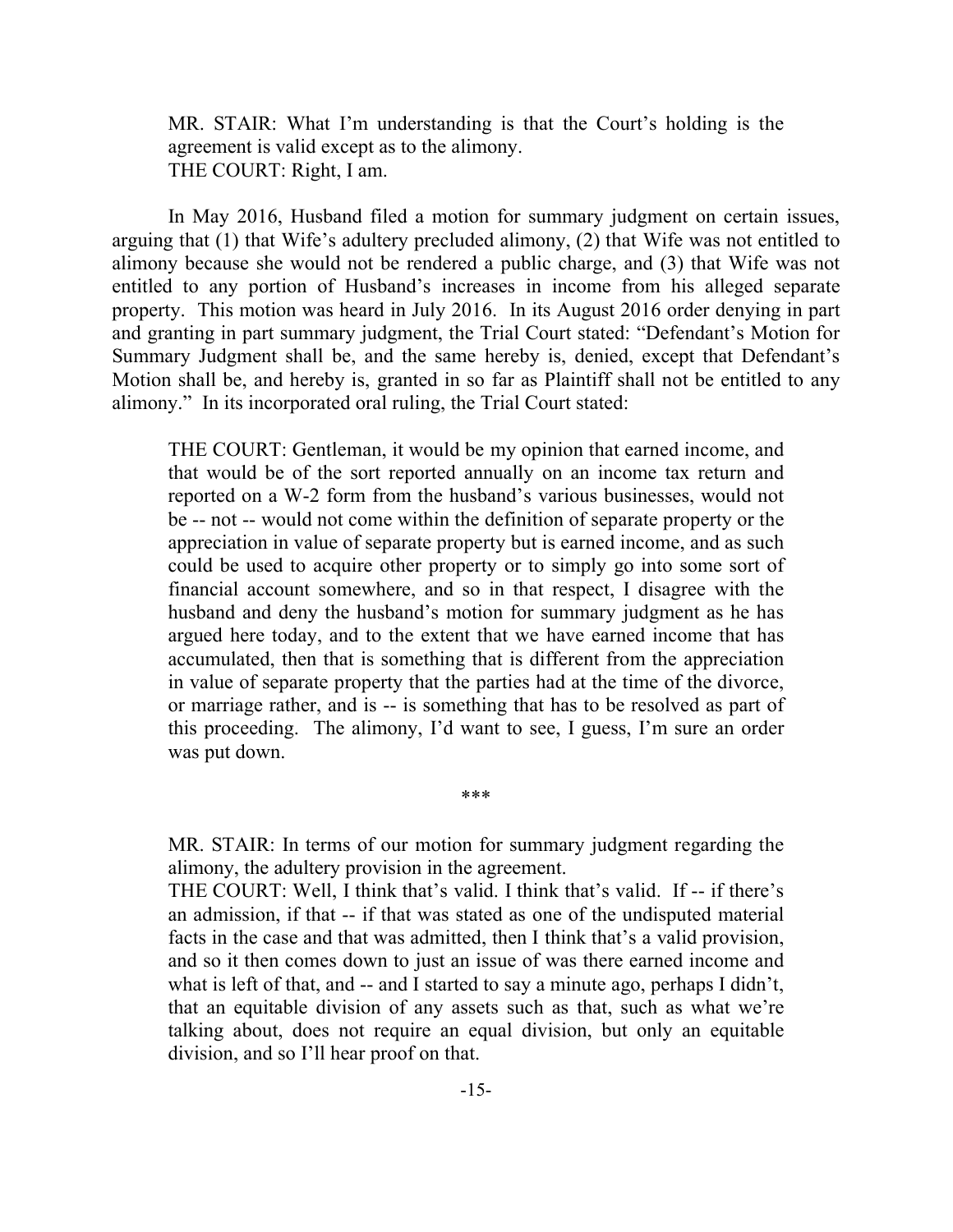MR. WILLIAMS: Your Honor, I just --

MR. STAIR: That's being the only issue, Your Honor, is the -- the --THE COURT: It would seem that after -- after the provision of the antenuptial agreement with regard to the wife's alimony is enforced, then all that's left is what the husband's annual income has been from his work and any -- or not appreciation -- but accumulation in one form or another of those earnings would be subject to inquiry by the wife and division by the wife, division by the Court.

The remaining issues in the case also were tried in July 2016. The permanent parenting plan approved by the Trial Court designated Wife as the primary residential parent and awarded her 225 days to Husband's 140. Husband was to pay \$2,742 monthly in child support. Husband was ordered to pay the children's private school tuition. The Trial Court awarded half the value of the business interests to Wife, as well as half the value of certain real properties. Husband retained control of the businesses. In sum, Husband was to pay Wife \$1,580,492.50 as part of the division of the marital estate as classified by the Trial Court. The Trial Court's August 2016 final judgment, however, did not contain any detailed factual findings. In fact, strangely, a line that would have incorporated the Trial Court's oral findings was stricken out by pen and initialed by the Trial Court. Husband appealed to this Court.

#### **Discussion**

Both parties raise a number of issues on appeal. However, for reasons we discuss later in this Opinion, the two dispositive issues are: 1) whether the Trial Court erred in determining that, apart from the provision capping alimony, the Agreement was valid and enforceable; and 2) whether the Trial Court's final judgment contained sufficient findings to enable appellate review on those remaining issues other than the validity of the Agreement.

Our review is *de novo* upon the record, accompanied by a presumption of correctness of the findings of fact of the trial court, unless the preponderance of the evidence is otherwise. Tenn. R. App. P. 13(d); *Bogan v. Bogan*, 60 S.W.3d 721, 727 (Tenn. 2001). A trial court's conclusions of law are subject to a *de novo* review with no presumption of correctness. *S. Constructors, Inc. v. Loudon County Bd. of Educ.*, 58 S.W.3d 706, 710 (Tenn. 2001).

We first address whether the Trial Court erred in determining that, apart from the provision capping alimony, the Agreement was valid and enforceable. Prenuptial contracts are favored by public policy in Tennessee. *Perkinson v. Perkinson*, 802 S.W.2d 600, 601 (Tenn. 1990); *Hoyt v. Hoyt*, 372 S.W.2d 300, 303 (Tenn. 1963); *Key v. Collins*,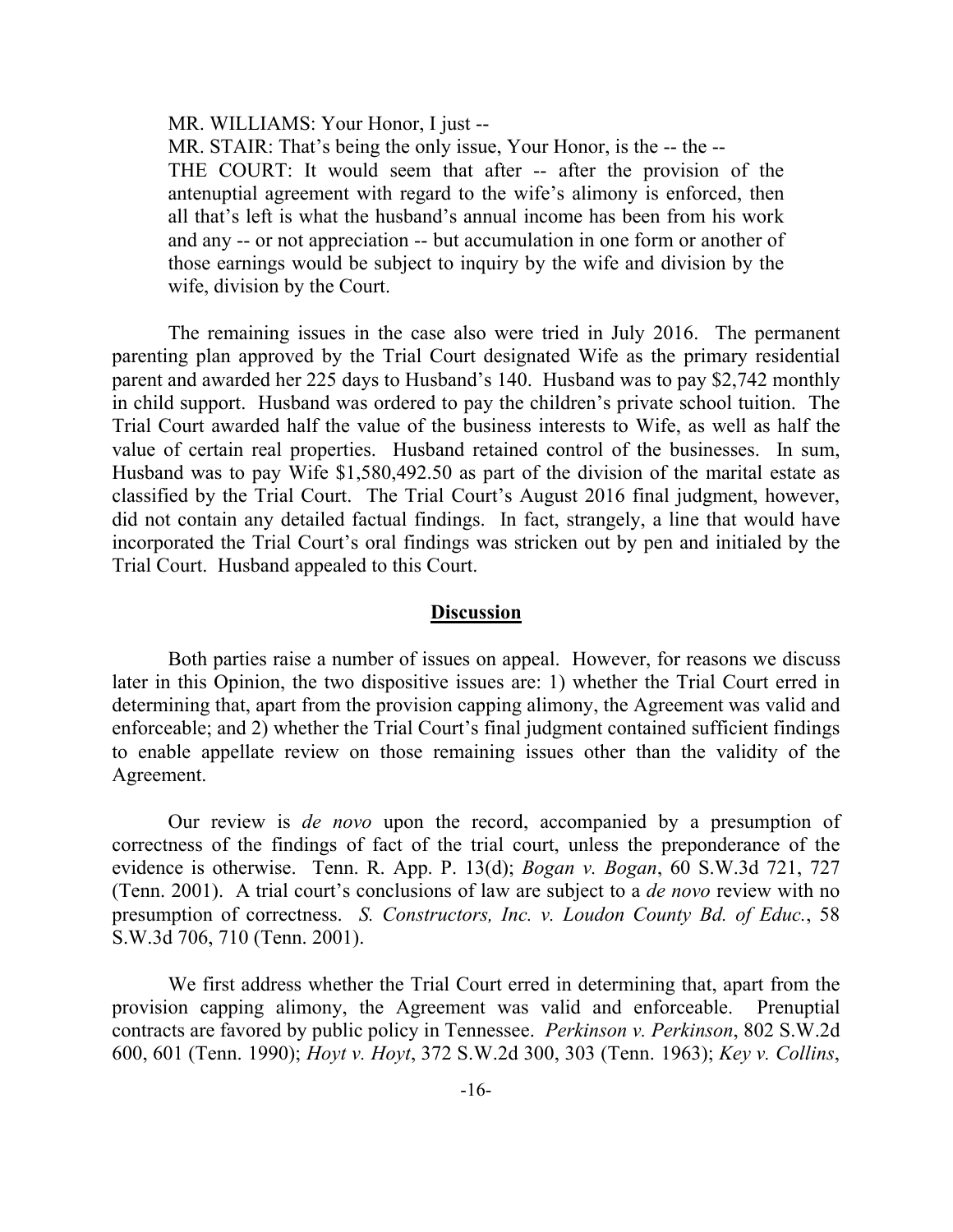236 S.W. 3, 4 (Tenn. 1921). Prenuptial contracts benefit the parties by defining their marital rights in property which tends to be among the most frequent causes of family discord. *Sanders v. Sanders*, 288 S.W.2d 473, 477 (Tenn. Ct. App. 1955). An engagement to marry establishes a confidential relationship between the parties. *Baker v. Baker*, 142 S.W.2d 737, 745 (Tenn. Ct. App. 1940). Accordingly, engaged persons who plan to execute a prenuptial agreement must make "a full disclosure of the nature, extent and value" of their property in order to enable their prospective spouse to make a knowledgeable decision about entering into the agreement. *Williams v. Williams*, 868 S.W.2d 616, 619 (Tenn. Ct. App. 1992). As pertinent to this appeal, Tenn. Code Ann. § 36-3-501 provides:

**36-3-501. Enforcement of antenuptial agreements. –** Notwithstanding any other law to the contrary, except as provided in § 36-3-502, any antenuptial or prenuptial agreement entered into by spouses concerning property owned by either spouse before the marriage that is the subject of such agreement shall be binding upon any court having jurisdiction over such spouses and/or such agreement if such agreement is determined, in the discretion of such court, to have been entered into by such spouses freely, knowledgeably and in good faith and without exertion of duress or undue influence upon either spouse. The terms of such agreement shall be enforceable by all remedies available for enforcement of contract terms.

Tenn. Code Ann. § 36-3-501 (2014).

Regarding the burden of proof and what constitutes sufficient disclosure in antenuptial agreement cases, our Supreme Court has instructed:

As we interpret the knowledge element of the statute, the spouse seeking to enforce an antenuptial agreement must prove, by a preponderance of the evidence, either that a full and fair disclosure of the nature, extent, and value of his or her holdings was provided to the spouse seeking to avoid the agreement, or that disclosure was unnecessary because the spouse seeking to avoid the agreement had independent knowledge of the full nature, extent, and value of the proponent spouse's holdings.

\* \* \*

The extent of what constitutes "full and fair" disclosure varies from case to case depending upon a number of factors, including the relative sophistication of the parties, the apparent fairness or unfairness of the substantive terms of the agreement, and any other circumstance unique to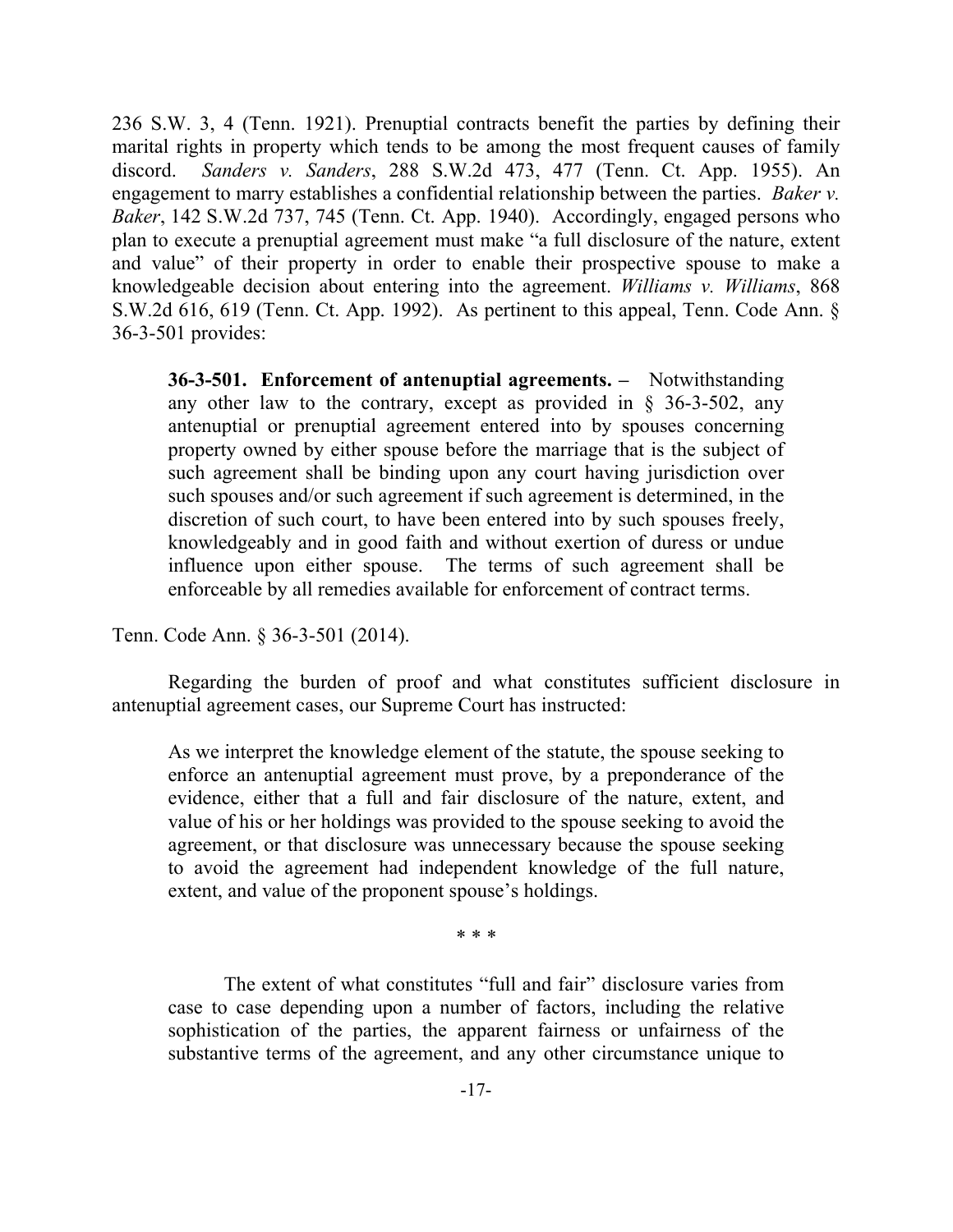the litigants and their specific situation. *Perspectives* at 25. While disclosure need not reveal precisely every asset owned by an individual spouse, at a minimum, full and fair disclosure requires that each contracting party be given a clear idea of the nature, extent, and value of the other party's property and resources. *Id*. Though not required, a fairly simple and effective method of proving disclosure is to attach a net worth schedule of assets, liabilities, and income to the agreement itself. *See, e.g.*, *Pajak v. Pajak*, 182 W.Va. 28, 385 S.E.2d 384, 388 (1989); *Hartz v. Hartz*, 248 Md. 47, 234 A.2d 865, 871, n. 3 (1967) ("The careful practitioner has often caused to be prepared an itemization of the property covered by the agreement with appraised values and caused it to be made part of the agreement.").

In the absence of full and fair disclosure, an antenuptial agreement will still be enforced if the spouse seeking to avoid the agreement had independent knowledge of the full nature, extent, and value of the other spouse's property and holdings. Of course, the particular facts and circumstances of each case govern, to a great degree, the determination of knowledge. Some factors relevant to the assessment include, but are not limited to, the parties' respective sophistication and experience in business affairs, the duration of the relationship prior to the execution of the agreement, the time of the signing of the agreement in relation to the time of the wedding, and the parties' representation by, or opportunity to consult with, independent counsel. *Perspectives* at 18; *see, e.g.*, *Norris v. Norris*, 419 A.2d 982, 985 (D.C. App. 1980); *Del Vecchio*, 143 So.2d at 21; *Simeone*, 581 A.2d at 167.

*Randolph v. Randolph*, 937 S.W.2d 815, 821-22 (Tenn. 1996).

This Court in addressing the issue of what disclosure satisfies Tenn. Code Ann. § 36-3-501 has stated:

In cases where antenuptial agreements have been enforced, we have made clear that the basic question which must be answered is whether the spouse was misled, where the proponent of the agreement makes a fair disclosure, even if it [is] not 100% exhaustive, and the spouse had the opportunity to ask questions and discover the extent of the other's holdings but failed to do so due to lack of interest, then the agreement has been held valid. *See, e.g., Cantrell v. Estate of Cantrell*, 19 S.W.3d 842 (Tenn. Ct. App. 1999); *Wilson v. Moore*, 929 S.W.2d 367 (Tenn. Ct. App. 1996);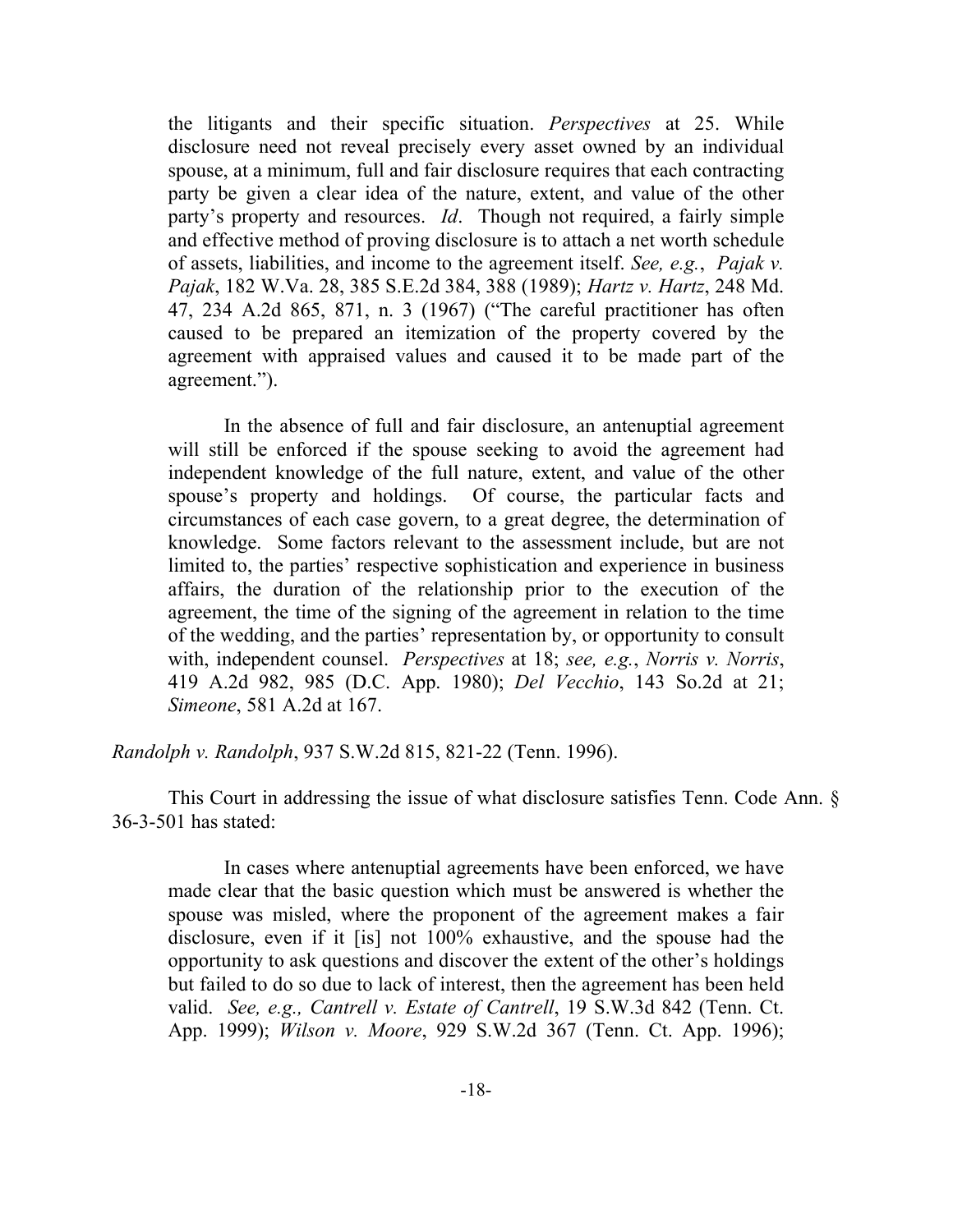*Kahn v. Kahn*, 756 S.W.2d 685 (Tenn. 1988). *Also see, Spurlock v. Brown*, 91 Tenn. 241, 18 S.W. 868 (1892).

*Reece v. Elliott*, 208 S.W.3d 419, 422 (Tenn. Ct. App. 2006). We also have explained:

While some state courts have resolved the issue differently, most courts have not construed the full and fair disclosure requirement to mandate detailed disclosures such as financial statements, appraisals, balance sheets, or the like. Thus, in the absence of fraud or overreaching, the inadvertent failure to disclose an asset or the unintentional undervaluation of an asset will not invalidate a prenuptial agreement as long as the disclosure that was made provides an essentially accurate understanding of the party's financial holdings. The disclosure will be deemed adequate if it imparts an accurate understanding of the nature and extent of a person's property interests.

*Wilson v. Moore*, 929 S.W.2d 367, 371 (Tenn. Ct. App. 1996) (citations omitted) (footnotes omitted).

Our Supreme Court discussed when a provision limiting alimony may be upheld:

We . . . conclude that antenuptial agreements containing a provision limiting or waiving alimony are not void as contrary to public policy. So long as the antenuptial agreement was entered into freely and knowledgeably, with adequate disclosure, and without undue influence or overreaching, the provision limiting or waiving alimony will be enforced, with one exception.

We agree that the State's interest in providing adequate support for its citizens precludes specific enforcement of such a contract provision if enforcement deprives one spouse of support that he or she cannot otherwise obtain and results in that spouse becoming a public charge. The trial court must examine the terms of the antenuptial agreement at the time of the divorce to insure that its enforcement will not result in the spouse being deprived of alimony, becoming a public charge. If a spouse would be rendered a public charge by specific enforcement, the trial court must void the provision and award alimony in accordance with the factors set out in Tenn. Code Ann. § 36-5-101 . . .

*Cary v. Cary*, 937 S.W.2d 777, 782 (Tenn. 1996).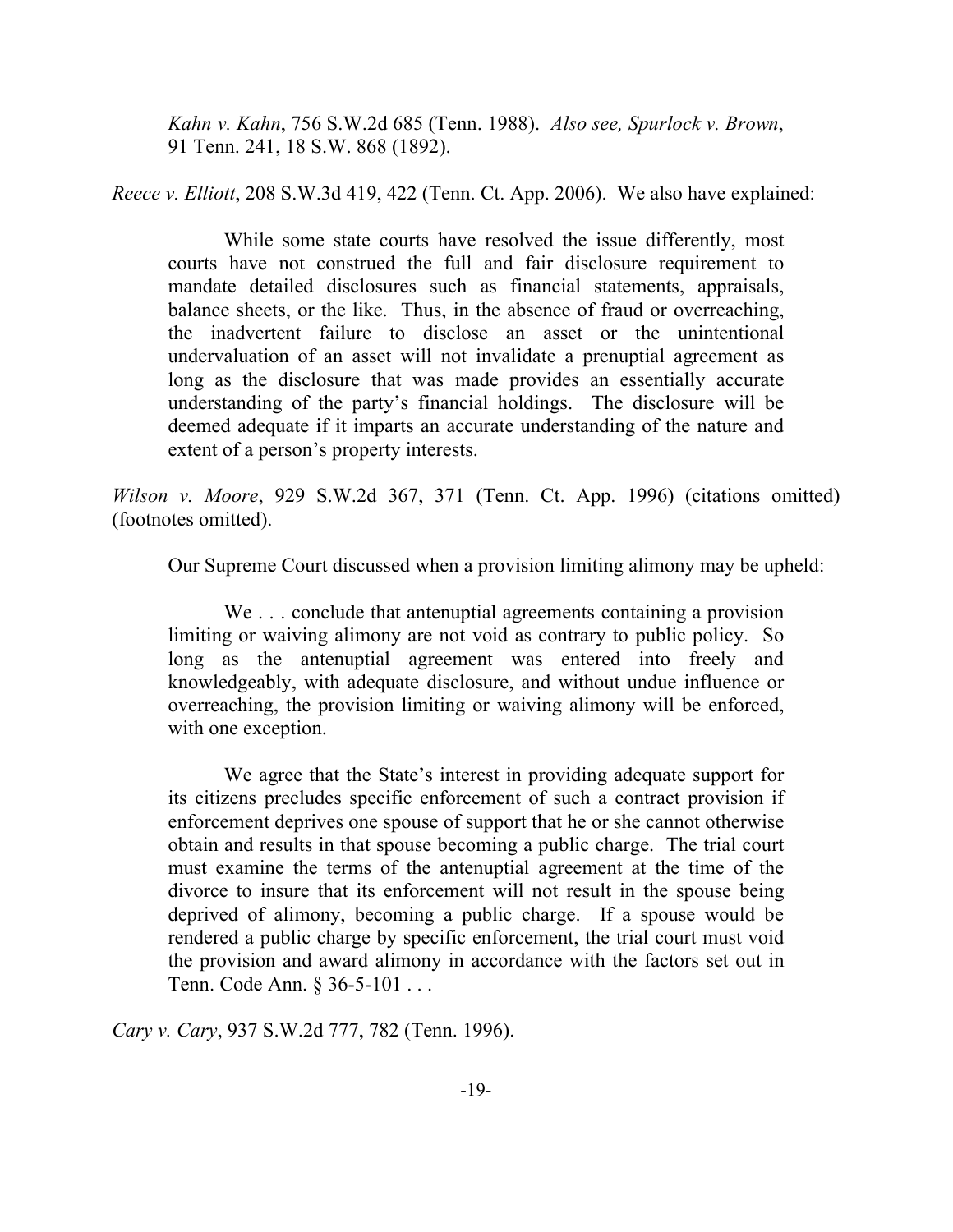As the proponent of the Agreement, Husband had the burden to prove, by a preponderance of the evidence, that the Agreement was entered into by Wife freely, knowledgably, and in good faith. While antenuptial agreements are favored by public policy, Tennessee courts do not simply rubberstamp their validity. The circumstances surrounding the signing of the agreement must be transparent and attended by sufficient disclosure of property interests. Other important considerations are the timing of signing an antenuptial agreement in relation to the wedding date, the relative sophistication of the parties, and the opportunity of parties to secure independent counsel in order to review an antenuptial agreement. We previously have found an antenuptial agreement invalid where:

Wife, wishing to go ahead with getting married, was rushed into signing an antenuptial agreement which lacks values for Husband's listed assets. In any event, Wife, lacking independent counsel, was misled by Husband to believe that the agreement would be invalid as an antenuptial agreement. The evidence in this case reflects a fundamentally unfair, hurried, and opaque process by which Wife was misled by Husband to enter into this antenuptial agreement.

\*\*\*

Wife, unsophisticated in legal or financial matters, and, with a limited awareness of Husband's financial status, including the value of his assets, underwent a haphazard, deceptive, and generally inadequate process leading up to the agreement.

*Stancil v. Stancil*, No. E2011-00099-COA-R3-CV, 2012 WL 112600, at \*5-6 (Tenn. Ct. App. Jan. 13, 2012), *no appl. perm. appeal filed*.

As in *Stancil*, there is the element of Wife being rushed to sign the Agreement. Although Husband had mentioned to Wife that he desired an antenuptial agreement months before, Husband and Wife signed the Agreement when the parties met with attorney Trew only two days before departing on vacation to be married. Husband testified at trial that he encouraged Wife to seek independent counsel, and even offered to pay for it. Nevertheless, even crediting Husband's testimony as the Trial Court implicitly did, it is at best doubtful that Wife could have obtained independent counsel and made an informed decision before setting out so soon on vacation to be married as planned. While Wife could have attempted to delay the wedding date until she could get her own lawyer, we will not close our eyes and ignore the immense gap in the parties' education and sophistication and experience in business affairs. Wife's opportunity to secure independent counsel to review the Agreement was illusory in practice.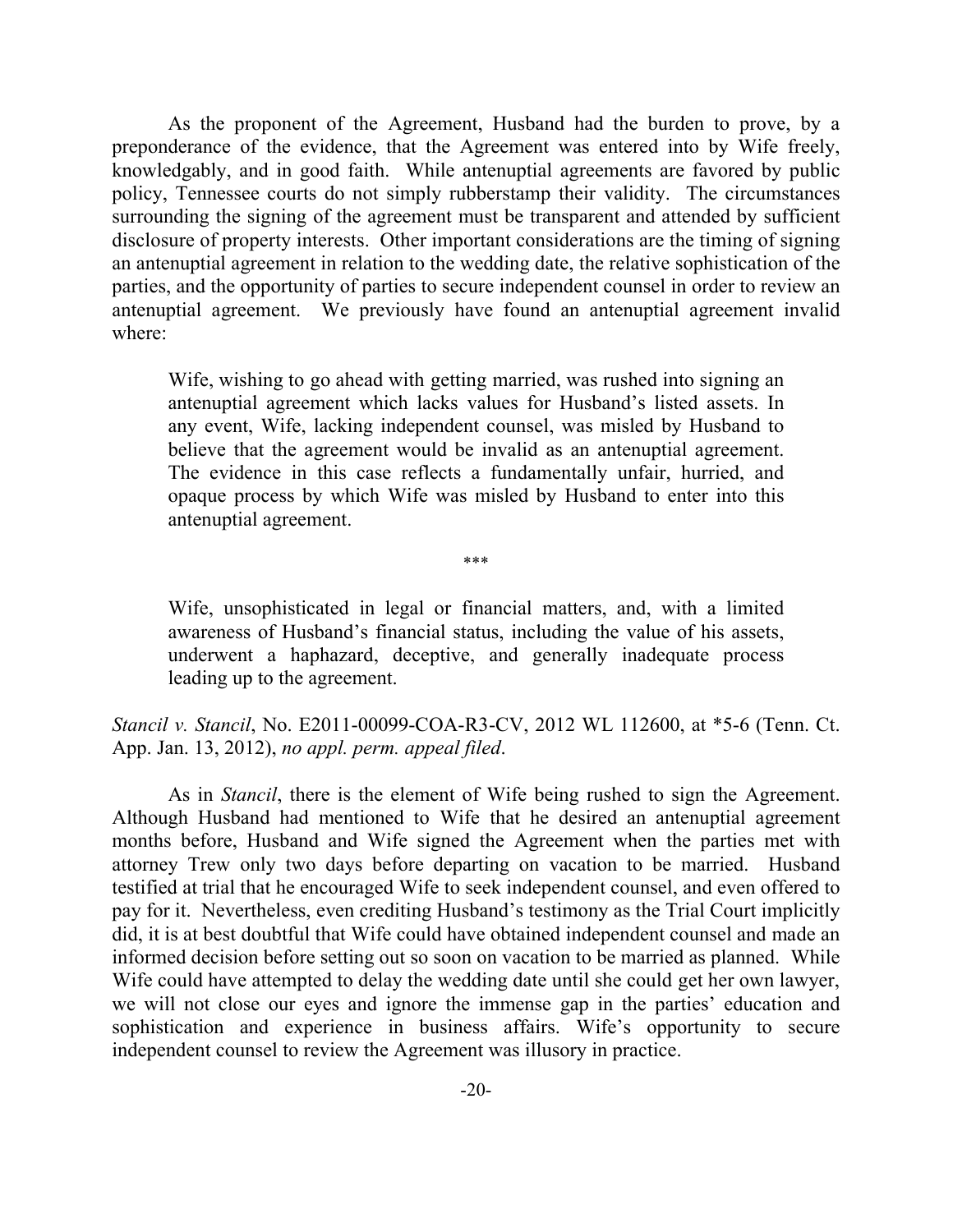In addition to the lack of independent counsel for Wife, there is the issue of the dramatic disparity between the parties in terms of sophistication. Husband was a wealthy, college-educated, and successful businessman. Wife was 20 years old, less than half Husband's age, and a G.E.D. was the summit of her formal education. Wife was financially dependent upon Husband. The balance of worldly sophistication in this relationship was decidedly one-sided. That the signing of the Agreement took place in the perfunctory ticking off of Husband's pre-vacation checklist likewise does nothing to suggest Wife had a full and fair chance to comprehend exactly what she was signing away.

Husband, as the proponent of the Agreement, had the burden of proving that the Agreement was entered into by Wife freely, knowledgably, and in good faith. The evidence in this case preponderates against the Trial Court's findings of fact that Wife entered into the Agreement "freely, knowledgeably and in good faith and without exertion of duress or undue influence upon [Wife]." Tenn. Code Ann. § 36-3-501 (2014). This being so, Husband failed to satisfy his burden of proof.

It is not our intention herein to promulgate a bright-line rule. We make our decision given the specific facts based upon the evidence in the record on appeal. Most salient to us are the timing of the wedding in relation to Wife's being asked to sign the Agreement and the parties' dramatic disparity in sophistication. Not only is it not our intention to promulgate a bright line rule, it is impossible to do so. What must be considered is the interplay between all the relevant factors including the time factor and the sophistication of the spouse being asked to sign the antenuptial agreement. The time element cannot be viewed in isolation. While it is not a direct linear relationship, the more sophisticated the spouse is, the less time he or she may well need in order to be able to enter into the agreement freely, knowledgeable, and in good faith without duress or undue influence. Conversely, the less sophisticated the spouse is, the more time he or she may need.

The Trial Court found the Agreement invalid insofar as it purported to cap Wife's alimony. We decline to cherry-pick the Agreement to find enforceable provisions because we believe that the context in which Wife signed the Agreement was such that none of it is valid or enforceable. We reverse the Trial Court as to its determination that the Agreement was in any part valid or enforceable.

We next address whether the Trial Court's final judgment contained sufficient findings to enable appellate review on the remaining issues other than the validity of the Agreement. Regarding how this Court may proceed when confronted with limited findings of fact and conclusions of law, we have stated: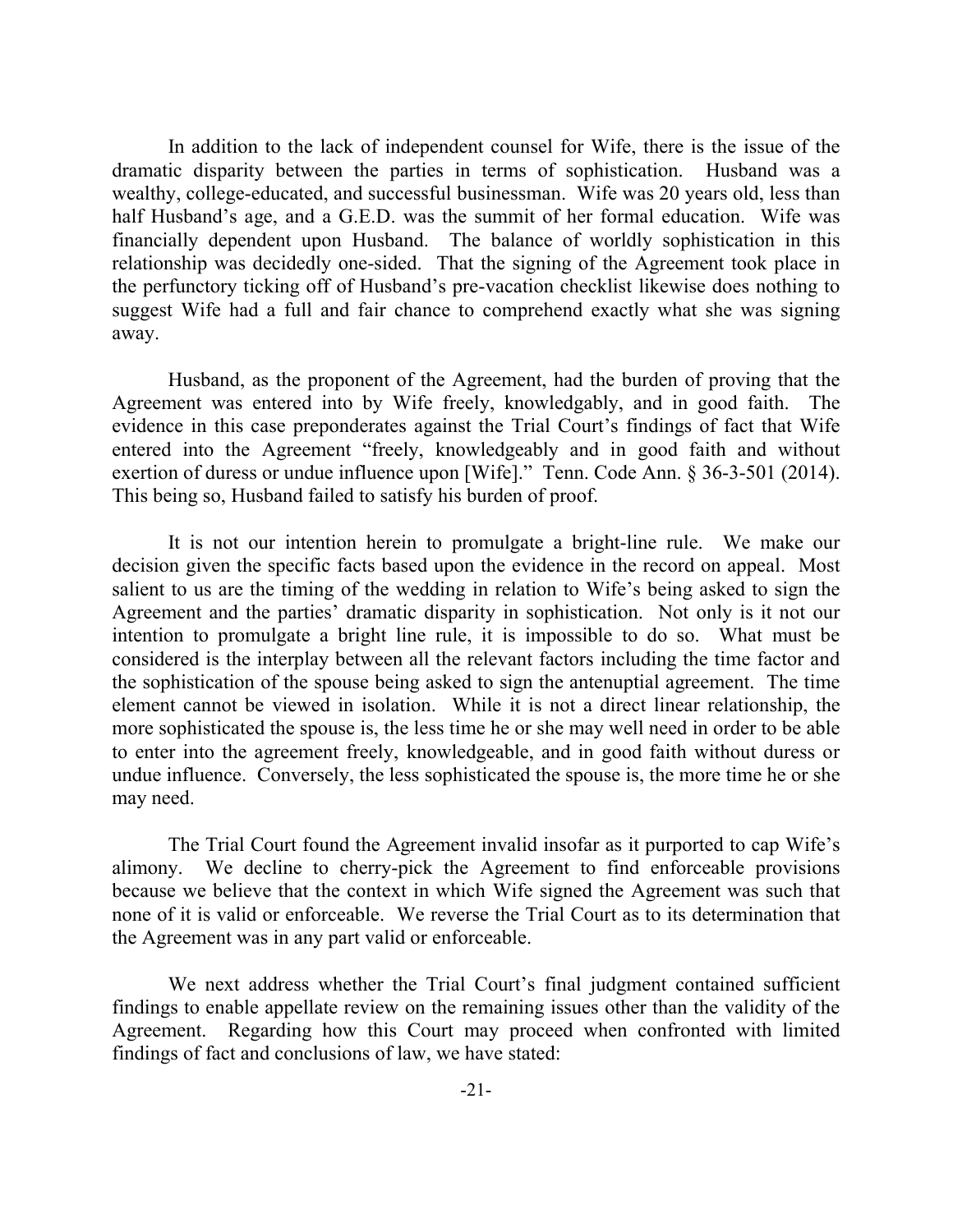We note ... that Rule 52.01 of the Tennessee Rules of Civil Procedure requires the trial court to state expressly its findings of fact and conclusions of law, even where the parties do not request it. Tenn. R. Civ. P. 52.01. If the trial court fails to do so, its decision is normally vacated and the cause remanded for such findings and conclusions; however, the appellate court may, in some circumstances, "soldier on" in the absence of them. *See Town of Middleton v. City of Bolivar*, No. W2011-01592-COA-R3-CV, 2012 WL 2865960, at \*26 (Tenn. Ct. App. July 13, 2012).

*In re S.J.*, 387 S.W.3d 576, 594 n. 9 (Tenn. Ct. App. 2012).

The Trial Court's final judgment does not contain any detailed factual findings on these remaining issues. In fact, the Trial Court expressly marked out a line in its final judgment which would have incorporated its oral ruling. We do not quite know what to make of that. In some instances, we may "soldier on" and review the record to make the necessary determinations ourselves. In the present case, we find that soldiering on simply is not feasible. The parties raise a host of issues, including those issues pertaining to classification of separate and marital property, the division of the marital estate, child support, and school tuition. Attempting to resolve these fact-oriented issues without detailed factual findings by the Trial Court would be akin to conducting a fresh trial, which is not our role.

We, therefore, vacate the Trial Court's final judgment, and remand for the Trial Court to enter a new final judgment consistent with our decision holding the Agreement to be unenforceable and containing sufficient factual findings and conclusions of law as to each remaining issue, taking into account the applicable statutory factors where necessary. In the interim, Husband is to continue paying support for the parties' children as already ordered. The Trial Court, in rendering its new final judgment on remand, is not to consider the Agreement, which we have ruled to be invalid and unenforceable.

#### **Conclusion**

The judgment of the Trial Court is reversed, in part, and vacated, in part, and this cause is remanded to the Trial Court for further proceedings as necessary and consistent with our Opinion and for entry of a new final judgment containing detailed findings of fact and conclusions of law on the remaining issues other than the validity of the Agreement. Costs on appeal are assessed equally one-half against the parties, the Appellant, James Wesley Grubb, and his surety if any, and the Appellee, Rhonda Sue Griffis Grubb.